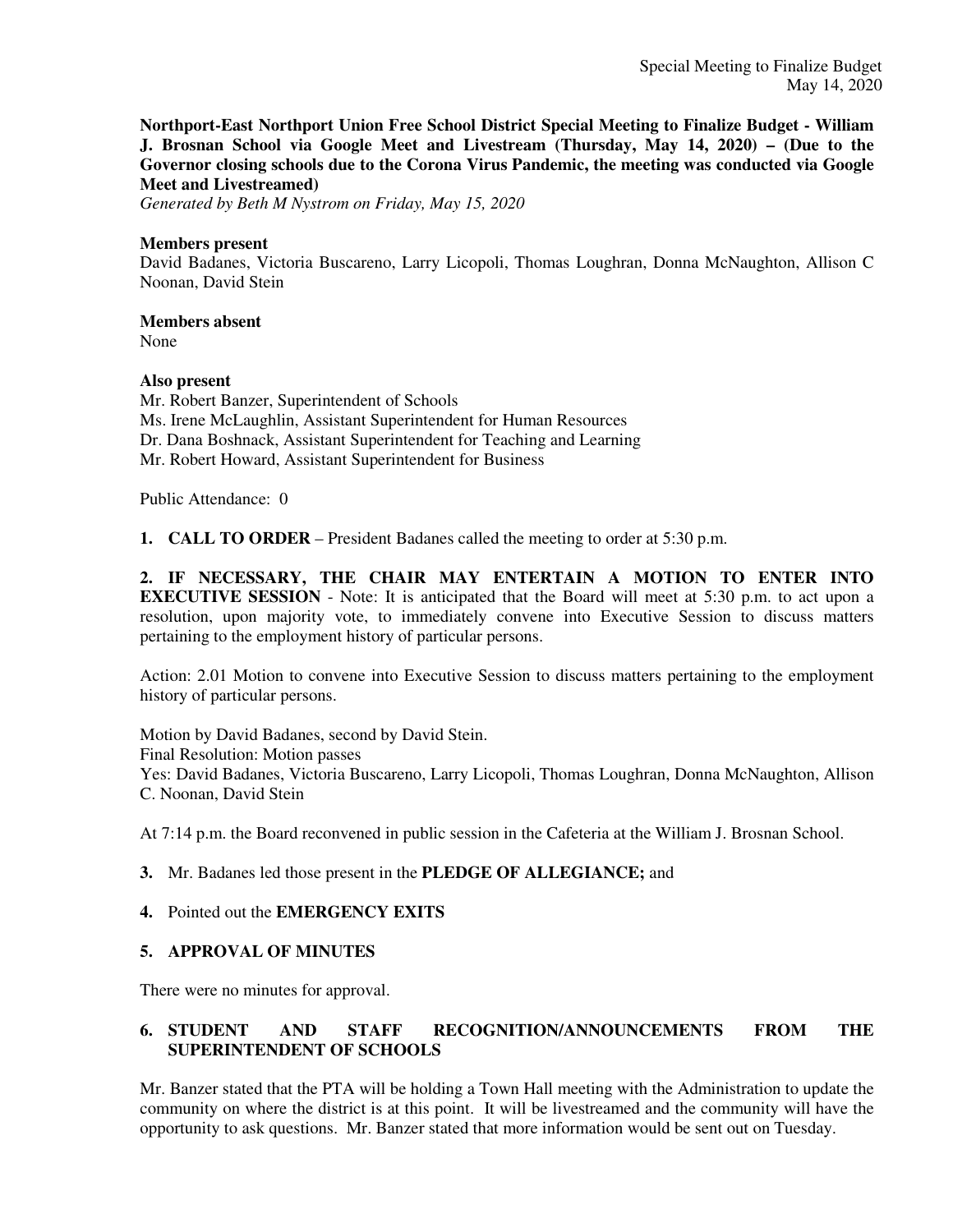Mr. Banzer presented the proposed 2020-2021 Budget.



## **HPORT-EAST NORTHPORT SCHOOLS**

### Mission:

Educate, inspire and empower all students to pursue their aspirations and contribute as responsible members of society.

## Vision:

Excellence in all areas without exception.

### Core values & beliefs:

- Students are our first priority. ×
- Everyone can learn and grow.
- Students, families, staff and community ٠ are essential partners.
- × We collaborate in a spirit of trust to make thoughtful and informed decisions.
- We value creativity and innovation. ٠
- . We challenge and support the whole child.
- We embrace the uniqueness of every × student.
- . We treat everyone with dignity, empathy and respect.
- We provide a safe, secure and supportive environment.
- We use district resources effectively and responsibly.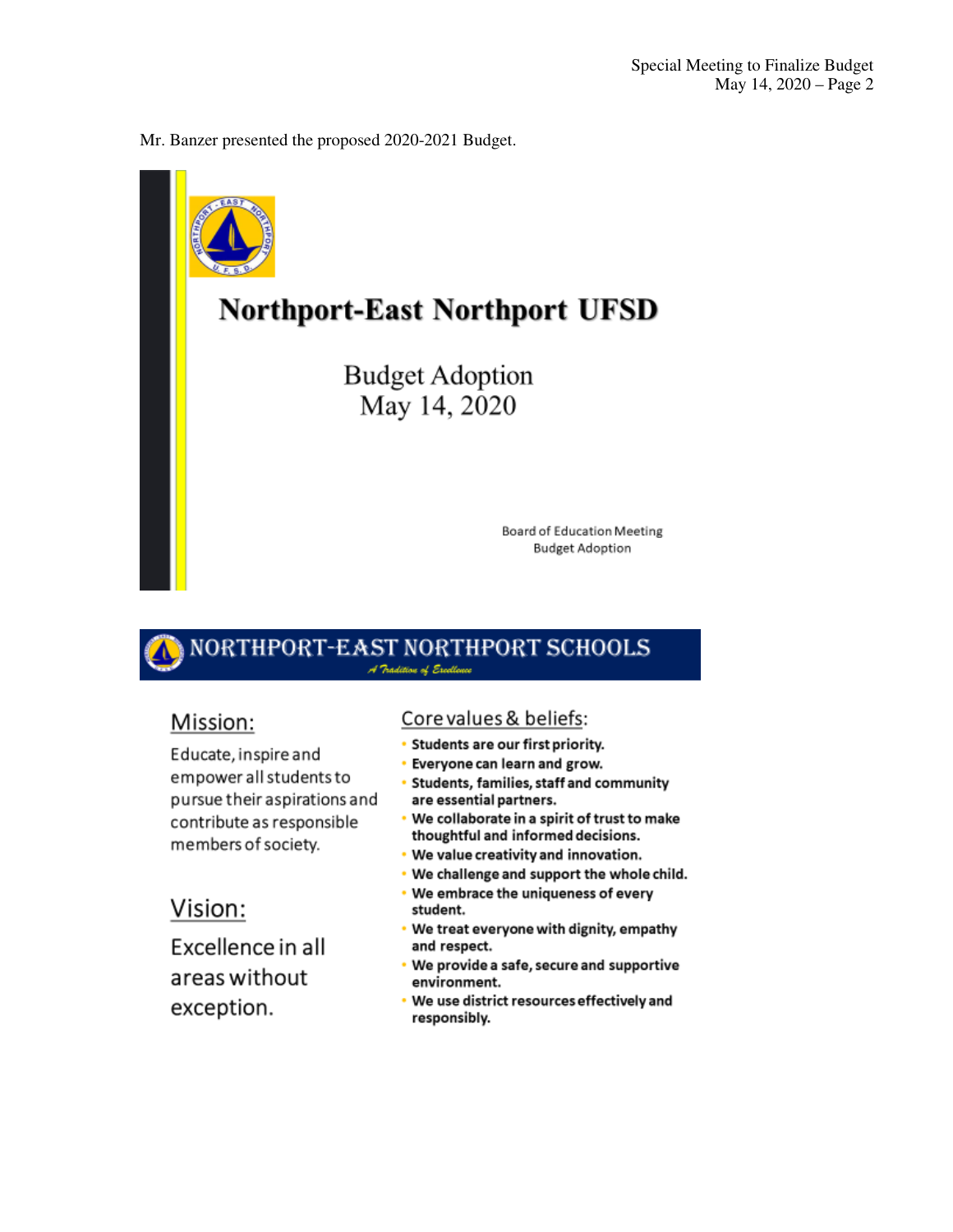### What does the 2020-21 Budget include?

- A K-12 Instructional Program that continues to "Educate, Inspire and Empower" and maintains instructional programs to meet the needs of ALL learners.
- Commitment to low class sizes.
- · Offer spectrum of athletic, extra & co-curricular experiences.
- . Maintain staffing and programming to support the social emotional needs of students.
- Opportunities for high quality professional development for staff, teachers, administrators and Board Members.
- Purchase Of 1,500 Chromebooks to complete final phase of 1:1 Computing initiative.
- Provisions to continue high quality maintenance of facilities.
- Capital construction for bathroom upgrades.
- . Transportation upgrades through new RFP proposal & bus purchase.
- Technology upgrades on the "back end" to support enhanced security.

## **Topics**

Revised Budget Process & Voting Timeline

 $\Box$  Plan of Work

- Expenditure Overview  $\Box$  Transportation RFP
- Revenue Overview
- Managing Cuts in State Aid
- $\Box$  Planning for the future: Fund Balance & Reserves
- □ Summary & Questions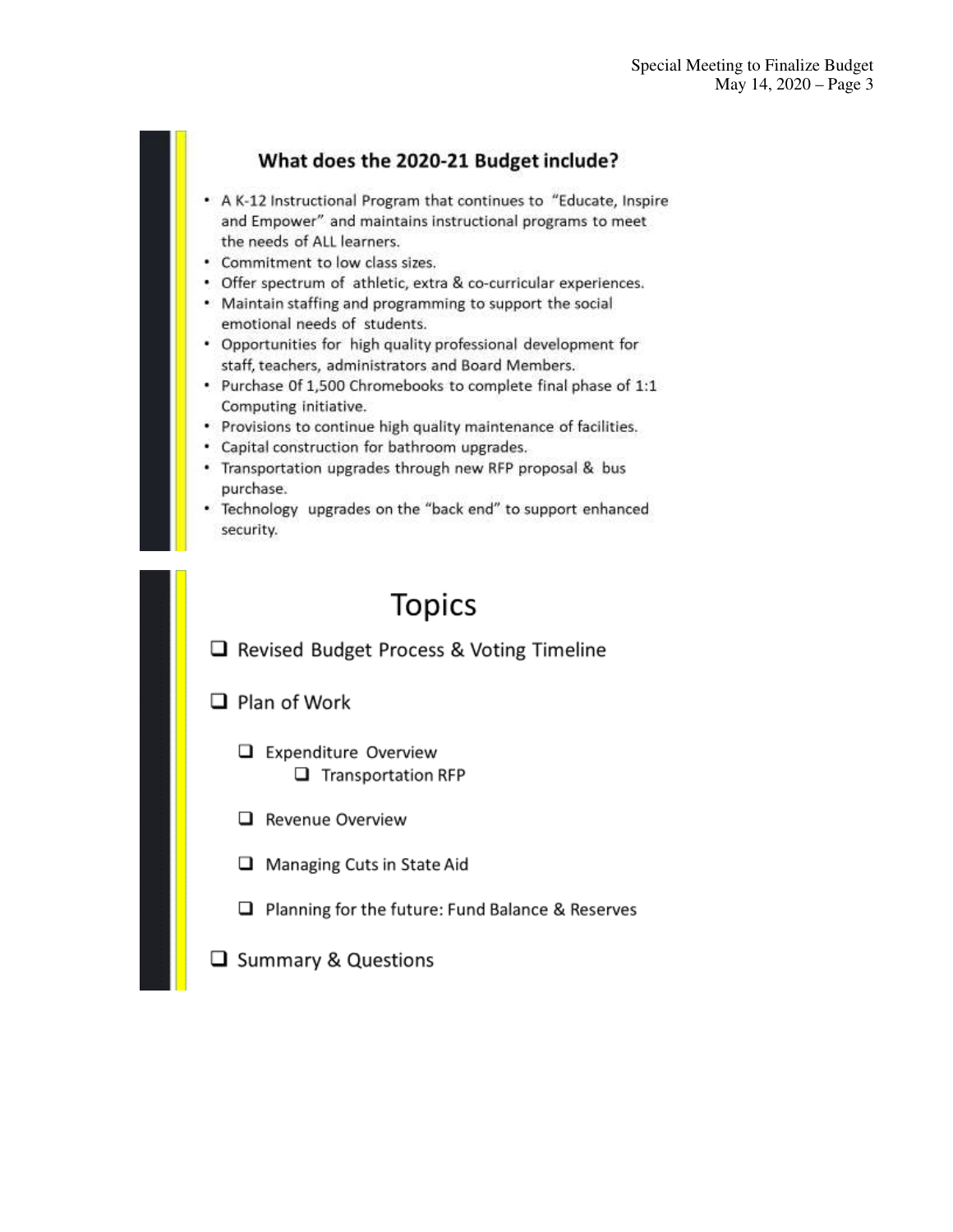### **REVISED Voter Information**

Governor Cuomo issued an Executive Order setting the revised date for the budget vote and school board election for June 9, 2020. Due to the pandemic, the vote will be exclusively by absentee ballot. There will be no voting at the polls. Every eligible voter will be sent an absentee ballot with a postage paid return envelope.

#### All ballots must be received by the District Clerk, no later than 5:00 p.m. on June 9,2020.

#### **Voter Registration:**

Because of the pandemic and the closure of schools, school districts cannot conduct registration of voters at the school building. However, prospective voters can still register to vote with the local county board of elections by completing an online application with the NYS Department of Motor Vehicles at: https://dmv.ny.gov/more-info/electronic-voter-registration-application

#### **Voter Qualifications:**

A qualified voter is one who is a citizen of the United States, 18 years of age or older and a resident of the District for at least thirty days.

## REVISED BUDGET & ELECTION TIMELINE

May 14<sup>th</sup> – Board of Education adopts Budget

May 28<sup>th</sup> – Hearing on Finalized Budget

June 9<sup>th</sup> - Budget Vote and Election of Trustees Absentee ballots due by 5:00 p.m. to the District Clerk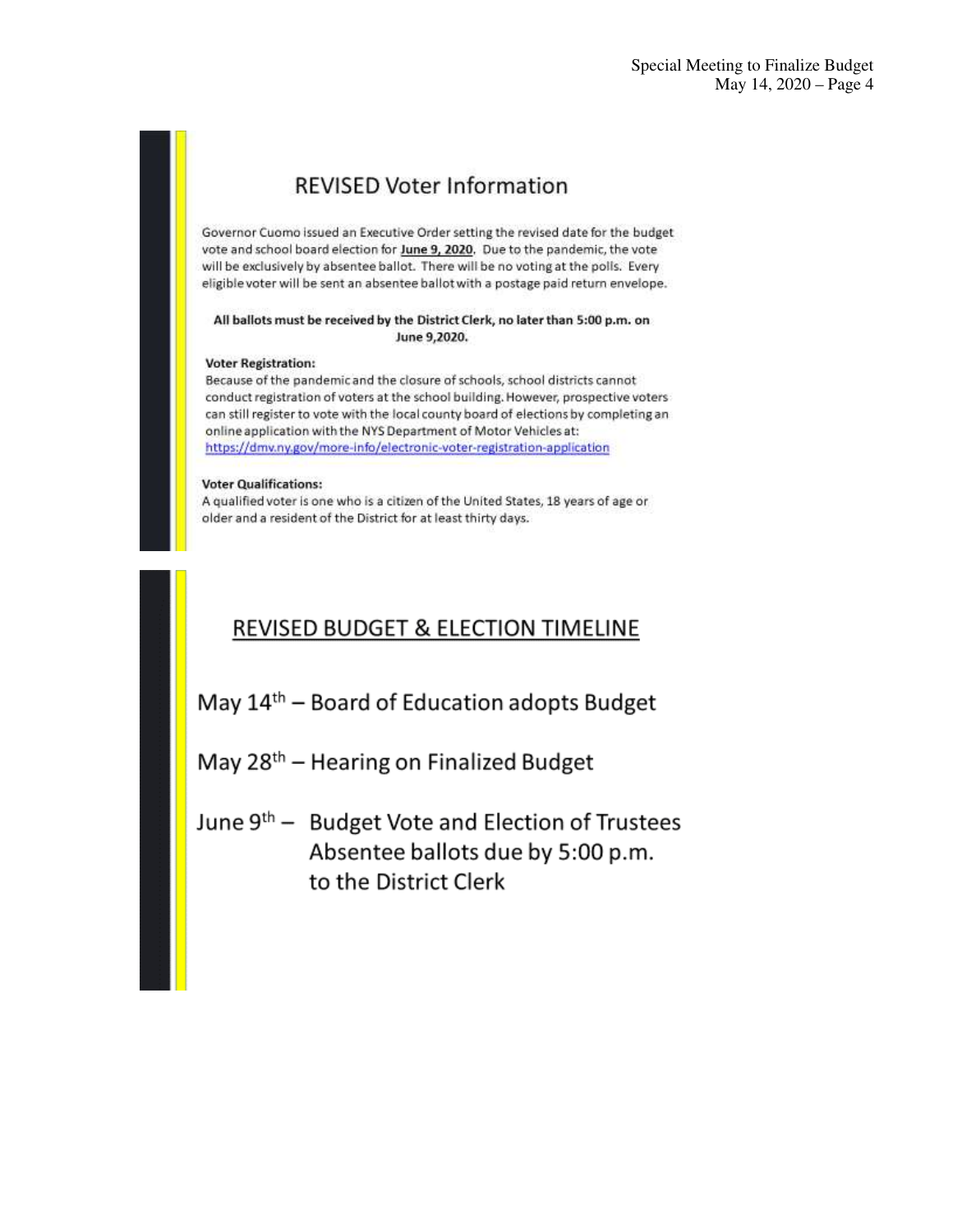## Plan of Work

Immediate: 2020-21 Budget:

- ٠. Reduce Expenditures.
- Apply budget surplus ( Fund Balance) from the 2019-20 school year.  $\bullet$
- Reduce the levy increase in 2020-21 budget year to 0%.

#### Beyond the 2020-21 Budget:

- . Fund our reserves to offset future year revenue shortfalls
	- Teacher Retirement system (TRS) reserves to the maximum extent possible in order to help stabilize the likely increases in TRS rate caused by a decline in the state pension system assets.
- $\bullet$ Reduce potential budget deficit created by a 0% tax levy by reducing expenses in the 2021-22 school year by:
	- Teachers retirement incentive in the contract for budget savings in the 2021-22 school year.
	- Consolidating the district and continue to seek efficiencies.

|                                                                                                                                    | Draft #1     | Draft $#2$   | Draft #3                                                                            | Draff #4                  | Draft #5      | <b>Cumulative</b> |
|------------------------------------------------------------------------------------------------------------------------------------|--------------|--------------|-------------------------------------------------------------------------------------|---------------------------|---------------|-------------------|
| <b>CATEGORY</b>                                                                                                                    | 2020-21      | 2020-21      | 2020-21                                                                             | 2020-21                   | 2020-21       | <b>S CHANGE</b>   |
| <b>PERSONNEL</b>                                                                                                                   | \$93,159,254 | \$92,262,627 | \$92,262,627                                                                        | \$92,059,632              | 592, 183, 144 | $($ \$976.110 $)$ |
| <b>BENEFITS</b>                                                                                                                    | \$39,850,013 | \$39,850,013 | \$39,850,013                                                                        | \$39,850,013              | \$39,850,013  | 50                |
| <b>INSTRUCTION.</b><br><b>SPECIAL</b><br><b>EDUCATION.</b><br><b>TECHNOLOGY</b><br><b>AND CENTRAL</b><br><b>ADMINISTRATI</b><br>ON | \$20,764,766 | \$20,738,017 |                                                                                     | \$20,738,017 \$20,738,017 | \$20,738,017  | (526.749)         |
| <b>DEBT SERVICE</b><br>& INTERFUND<br><b>TRANSFERS</b>                                                                             | \$8,064,353  | \$8,064,353  | \$7,814,353                                                                         | \$6,814,353               | \$6,814,353   | (S1.250.000)      |
| <b>BUILDINGS &amp;</b><br>GROUNDS.<br><b>SECURITY</b>                                                                              | \$5,415,155  | \$5,416,155  | \$5,416,155                                                                         | \$5,416,155               | \$5,416.155   | \$1,000           |
| <b>TRANSPORTATI</b><br>ON                                                                                                          | \$7,838,589  | \$7,874,589  | \$7,874,589                                                                         | \$7,874,589               | \$7,751,077   | (587, 512)        |
| <b>TOTAL</b>                                                                                                                       |              |              | \$175,092,130 \$174,205,754 \$173,955,754 \$172,752,759 \$172,752,759 (\$2,339,371) |                           |               |                   |
| <b>Budget %</b><br>Increase                                                                                                        | 2.35%        | 1.83%        | 1.68%                                                                               | .98%                      | .98%          |                   |

### **Budget Deliberations**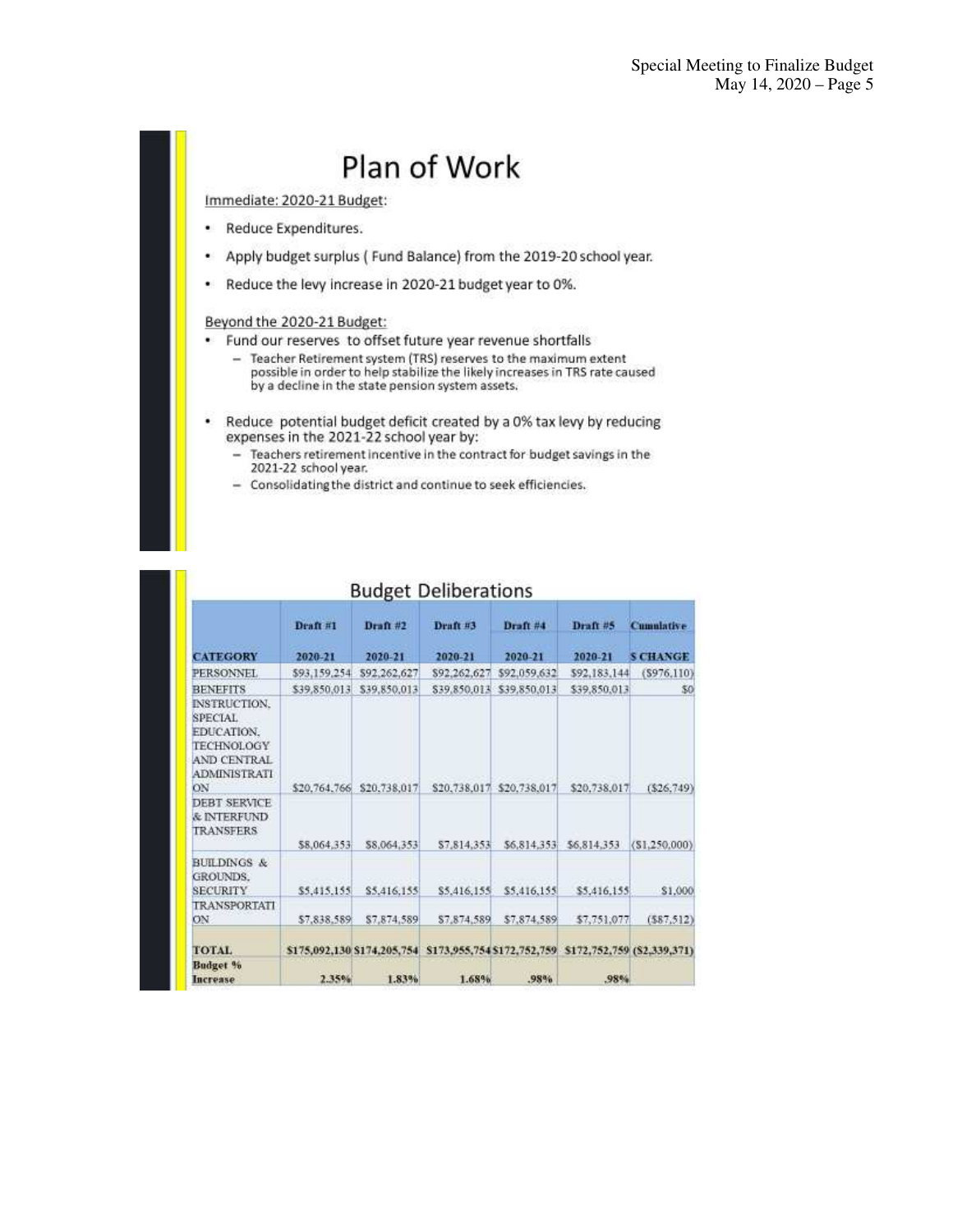## 2020-21 Additional Expenditure Reductions included in Draft #4 & 5

| Reduction of BAN Principal Payment      | ( \$1,000,000) |
|-----------------------------------------|----------------|
| 1FTE Teacher Contingency                | ( \$63,484)    |
| Administrator (Breakage of AP position) | (515,999)      |
| <b>Transportation Contract Savings</b>  | (593, 512)     |
| Transportation Fuel budget reduction    | (530,000)      |
| <b>Total Additional Reductions</b>      | \$1,202,995    |

Reinstatement of Assistant Principal positon at entry level salary. Will be re-evaluated during the 2021-22 budget process,

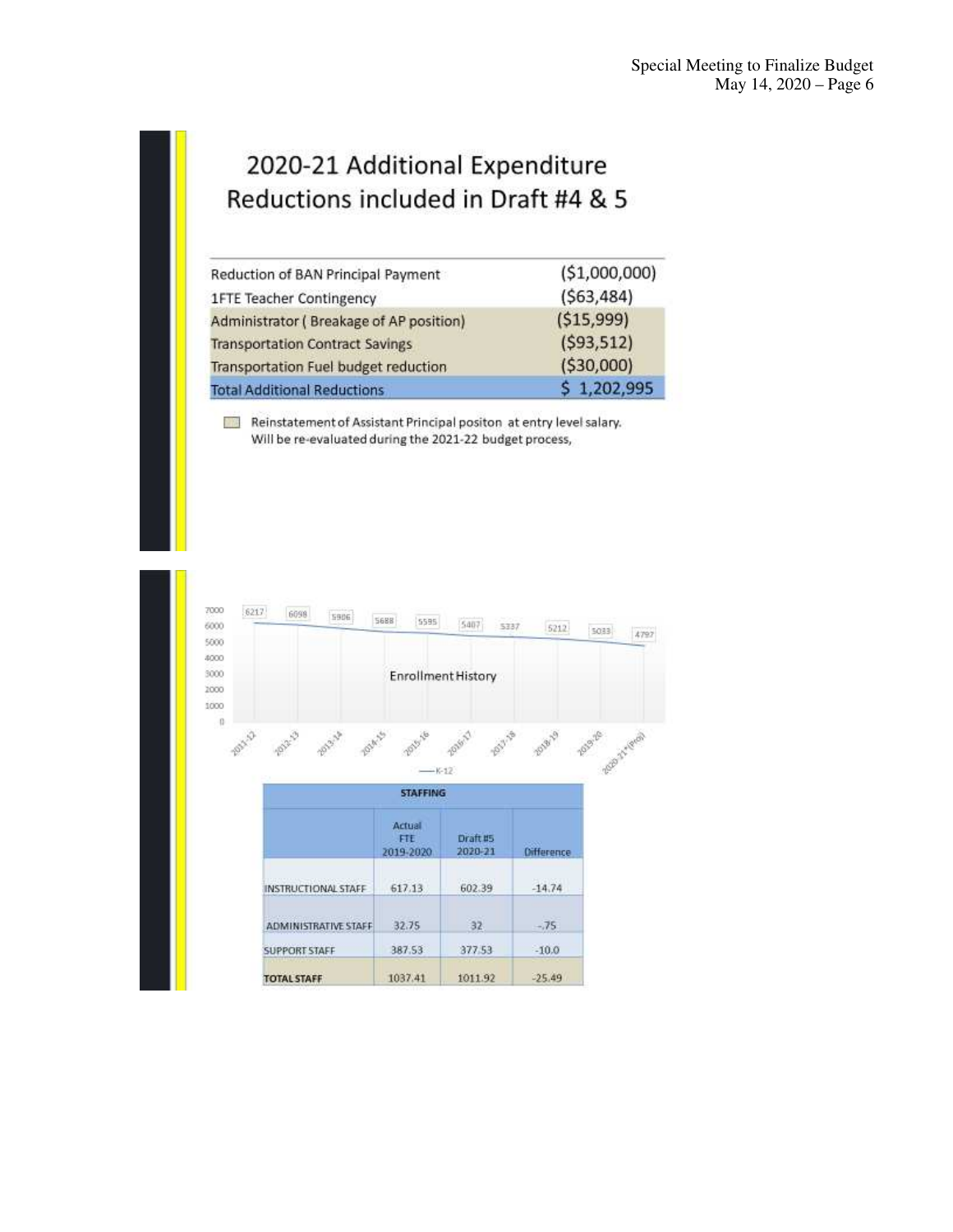### **Expenditure Summary**

| <b>CATEGORY</b>                                                                              | 2019-20       | Proposed<br>2020-21 | <b>SCHANGE</b> | 96<br><b>CHANGE</b> |
|----------------------------------------------------------------------------------------------|---------------|---------------------|----------------|---------------------|
| <b>PERSONNEL</b>                                                                             | \$90,501,917  | \$92,183,144        | 1,681,227      | 1.86%               |
| <b>BENEFITS</b>                                                                              | \$40,630,764  | \$39,850,013        | $-780.751$     | $-1.92%$            |
| INSTRUCTION, SPECIAL<br>EDUCATION, TECHNOLOGY<br><b>AND CENTRAL</b><br><b>ADMINISTRATION</b> | \$20,249,823  | \$20,738,017        | 488,194        | 2.41%               |
| <b>DEBT SERVICE &amp; INTERFUND</b><br><b>TRANSFERS</b>                                      | \$6,423,212   | \$6,814,353         | 391.141        | 6.09%               |
| <b>BUILDINGS &amp; GROUNDS.</b><br><b>SECURITY</b>                                           | \$5,417,709   | \$5,416,155         | $-1.554$       | $-0.03%$            |
| <b>TRANSPORTATION</b>                                                                        | \$7,854,243   | \$7,751,077         | $-103.166$     | $-1.31%$            |
| <b>TOTAL</b>                                                                                 | \$171,077,668 | S172,752,759        | \$1,675,091    | 0.98%               |

Year 1 of a 3 year **Transportation Contract** 

**Transportation RFP** 

### Sent out in February 2020

Goal:

- Seek competitive bids and include new technology on busses.
	- · Cameras on all buses
	- Potential to integrate GPS capabilities for real time ETA to bus stop

One (1) Vendor responded to the RFP: Huntington Coach

One of our two current transportation providers Baumann and Sons, chose  $\pm$ to not respond to the RFP. Reported in news that they filed for bankruptcy

Finalizing contracts (5) included in the RFP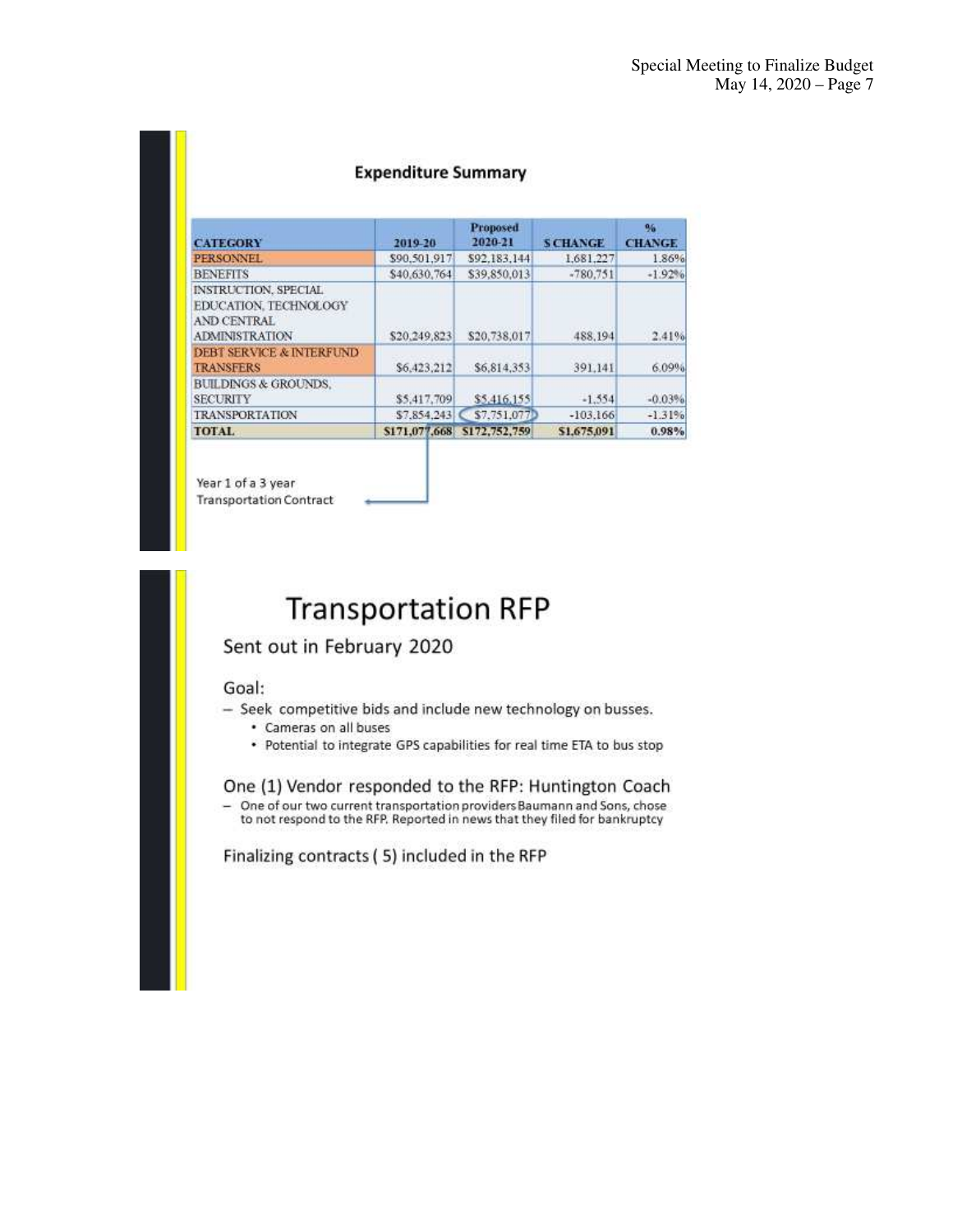## **Negotiated RFP** Includes:

- Cameras on all Buses
- Parent app capability Plan to pilot GPS apps during<br>20-21 School Year
- 3 Year Contract insures<br>continuity of services through 2022-23 school year.
- Negotiated reduction of<br>**\$3.6 million** from original<br>proposal over 3 years

| <b>Buildington Coash Original Belateries:</b> |              | <b>Begrame for Bostnasst-Bast Martheast-RNF</b> |                   |                                                |
|-----------------------------------------------|--------------|-------------------------------------------------|-------------------|------------------------------------------------|
|                                               | 2020-21      | 2021-22                                         | 2022-23           | 3 Year Total                                   |
| Big Bus -                                     | 2 567,770    | 2,243,710                                       | 2.322.210         | 11,606,970                                     |
| View:                                         | 4,780,880    | 4.947.820                                       | 5.320.790         | 35,595,080                                     |
| Original<br>Athletics                         | 307 440      | 318, 200                                        | 329.945           | 1,648,674                                      |
| Field Trips                                   | 26,880       | 27.821                                          | 28.799            | 144, 166                                       |
| Summer                                        | 258.150      | 266, 880                                        | 376,690           | 1,384,580                                      |
|                                               | 7.540,620    | 7,804,431                                       | 8,077,750         | 23,422,802                                     |
| Cameras                                       | 266,400      | 275, 280                                        | 184.16            |                                                |
| Total w/ Cameras                              | 7,807,020    | 8.079.711                                       | 8,361.930         | 24, 248, 642                                   |
| *Cameras included                             |              |                                                 |                   |                                                |
| * Parent App availability                     |              |                                                 |                   |                                                |
|                                               |              |                                                 |                   |                                                |
| <b>Histlington Covin Alternate 87</b>         |              | Ore at deal mithia 2.5% mones to feet 2 and 5.  |                   |                                                |
|                                               |              |                                                 |                   |                                                |
|                                               | $-0.01 - 25$ | 2021-22                                         | 2022-23           | <b>SYnar Total</b>                             |
|                                               | 2,106,300    | 2,158,880                                       | 2,217,980         |                                                |
| Big Bizt<br>Varm                              | 3,955,520    | 4.052.430                                       | 4,153,970         |                                                |
|                                               | 321,430      | 329 522                                         | -557,769          |                                                |
| <b>Contribution</b>                           | 29,340       | 30.075                                          | 50,827            | 5,478,140<br>12, 150, 920<br>068,761<br>90.142 |
|                                               | 259,860      | 265, 380                                        | 272,700           | 708,840                                        |
|                                               | 6,670,490    | A 837, 187                                      | <b>7.008, 227</b> |                                                |
|                                               |              |                                                 |                   |                                                |
| Athletic<br>Scottmer                          | 111500       |                                                 |                   | 20,515,904                                     |
| Total w/ Commerce Botlated                    | 6.782.990    | 6,837,187                                       | 7,008.22          | 20,628,404                                     |

### **Budget History**

| Year                    | <b>Budget</b> | % Increase             |
|-------------------------|---------------|------------------------|
| 2015-2016               | \$159,588,325 | <b>SCARON</b><br>0.30% |
| 2016-2017               | \$161,380,883 | 1.12%                  |
| 2017-2018               | \$163,306,840 | <b>TEM</b><br>1.19%    |
| 2018-2019               | \$166,810,381 | 2.15%                  |
| 2019-2020               | \$171,077,668 | 2.56%                  |
| 2020-21*<br>Preliminary | \$172,752,759 | 0.98%                  |
|                         |               |                        |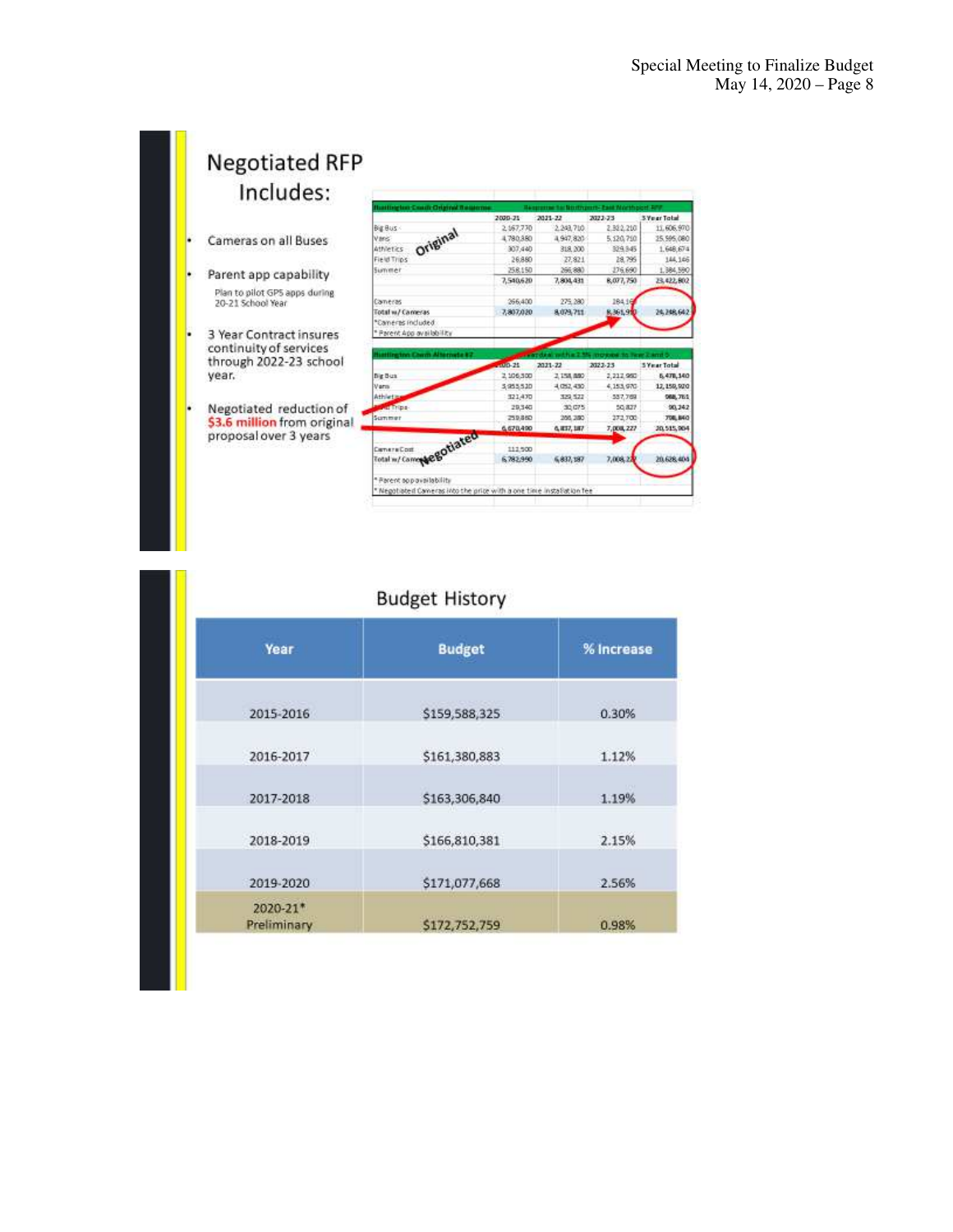| <b>CATEGORY</b>             | <b>PROJECTIONS*</b><br>2020-21<br>Third version | PROJECTIONS*<br>2020-21<br>Fourth version | <b>Difference</b> | Result                                   |
|-----------------------------|-------------------------------------------------|-------------------------------------------|-------------------|------------------------------------------|
| TAX LEVY                    | \$152,605,899                                   | \$149,717,642                             | (52,888,257)      | 0% Levy<br>Increase                      |
| STATE AID                   | \$15,939,423                                    | \$15,939,423                              | 0                 |                                          |
| ASSIGNED<br>FUND<br>BALANCE | \$2,706,211                                     | 54,391,473                                | \$1,685,262       | Increase use<br>of Fund<br>Balance       |
| USE OF<br><b>RESERVES</b>   | \$336,721                                       | \$336,721                                 | 0                 |                                          |
| MISC.<br>REVENUE            | \$2,367,500                                     | \$2,367,500                               | 0                 |                                          |
| TOTAL                       | \$173,955,754                                   | \$172,752,759                             | (51, 202, 995)    | Additional<br><b>Budget</b><br>Reduction |

## REVENUE CONSIDERATIONS

# Revenue Sources- Tax Levy

| Year         | <b>Tax Levy Increase</b> | Allowable Levy Limit<br>(Capital Projects) |
|--------------|--------------------------|--------------------------------------------|
| 2014-15      | 1.99%                    | 2.18%                                      |
| 2015-16      | 1.15%                    | 1.81%                                      |
| 2016-17      | 0.50%                    | 0.55%                                      |
| 2017-18      | 1.46%                    | 1.67%                                      |
| 2018-19      | 2.10%                    | 2.38%                                      |
| 2019-20      | 2.56%                    | 3.22%                                      |
| $2020 - 21*$ | 1.93% 0%                 | 1.94%-1.01%                                |
|              |                          |                                            |

\*Proposed Levy- not yet finalized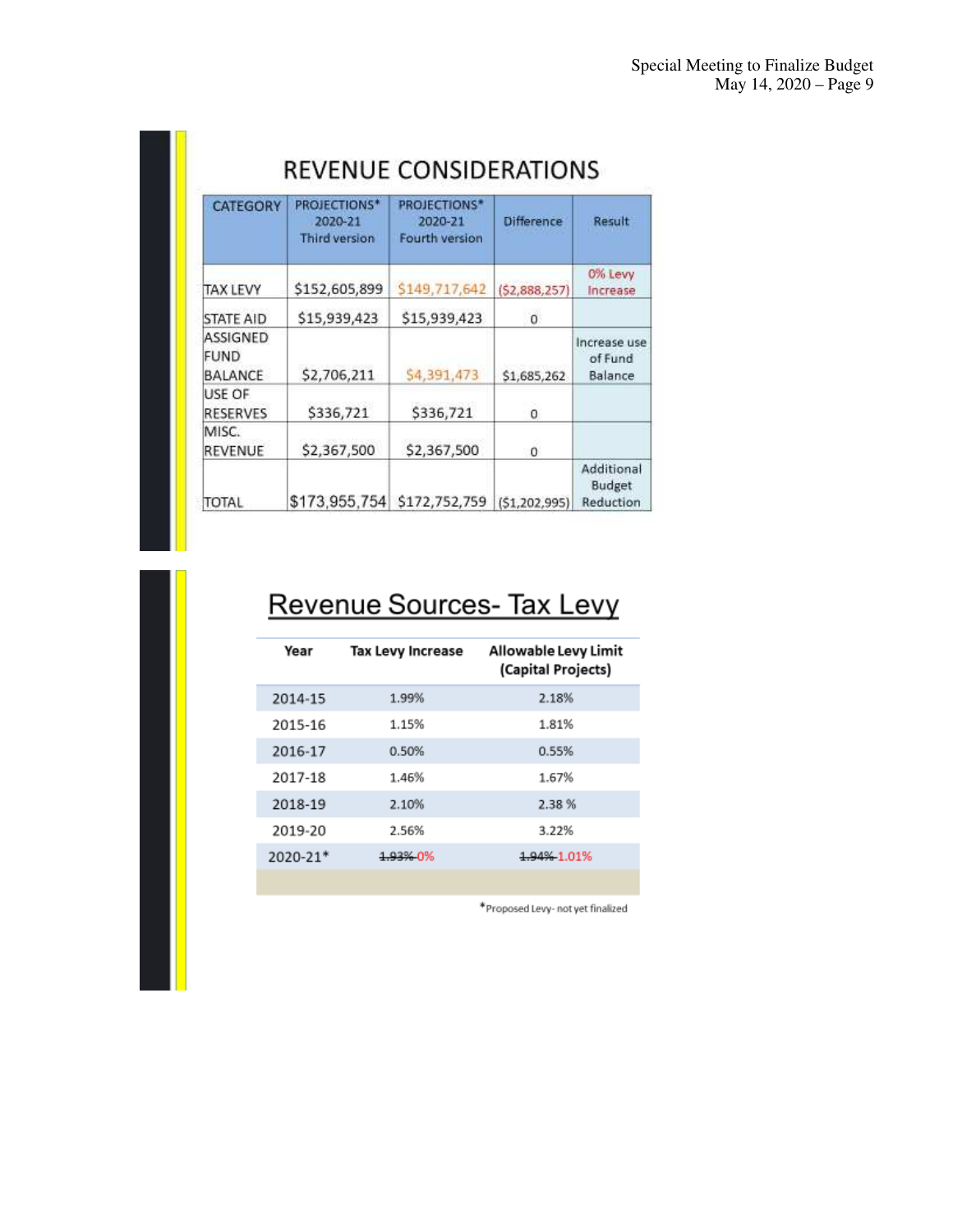| <b>State Aid (New York State Budget)</b> | 2019-20                       | 2020-21    | Change \$  | Change % |
|------------------------------------------|-------------------------------|------------|------------|----------|
| <b>Foundation Aid</b>                    | 8,994,301                     | 8,994,301  |            | 0.00%    |
| UPK                                      | 67,372                        | 67,372     |            | 0.00%    |
| <b>BOCES Aid</b>                         | 2, 157, 110                   | 2,413,907  | 256,797    | 11.90%   |
| High Cost Excess Cost Aid                | 542,584                       | 642,900    | 100,316    | 18.49%   |
| Private Excess Cost Aid                  | 519,522                       | 488,540    | (30, 982)  | $-5.96%$ |
| Software, Library, Textbook Aid          | 449,031                       | 436,698    | (12, 333)  | $-2.75%$ |
| <b>Transportation Aid</b>                | 963,599                       | 1,131,304  | 167,705    | 17.40%   |
| <b>Building Aid</b>                      | 1,263,215                     | 1,279,782  | 16,567     | 1.31%    |
| High Tax Aid                             | 735,742                       | 735,742    | ×.         | 0.00%    |
| Pandemic Adjustment                      |                               | (183, 751) |            |          |
| <b>Federal CARES Restoration</b>         |                               | 183,751    |            |          |
| TOTAL                                    | 15,692,476                    | 16,190,546 | 498,070    | 3.17%    |
| General Fund Aid (Excludes UPK)          | 15,625,104                    | 16,123,174 | 498,070    | 3.19%    |
| Northport- East Northport Budget         | 2019-20 Budget 2020-21 Budget |            |            |          |
| <b>Total State Aid Budget</b>            | 16,130,805                    | 15,939,423 | (191, 382) | $-1.19%$ |

### **State Aid Considerations**

### **NYS MEASUREMENT PERIODS**

Leading to potential state aid reductions

• The budget contains a mechanism to match revenues received to revenues forecast as well as budgeted and actual spending, and adjust overall state spending accordingly.

The three measurement periods for 2020 are:

- $-$  April 1-30
- May 1-June 30
- July 1-December 31

. If revenues received are less than the forecast or actual spending is ahead of budgeted spending, then NYS Director of Budget can implement an across the board reduction -The legislature will have 10 days to develop its own plan through a concurrent resolution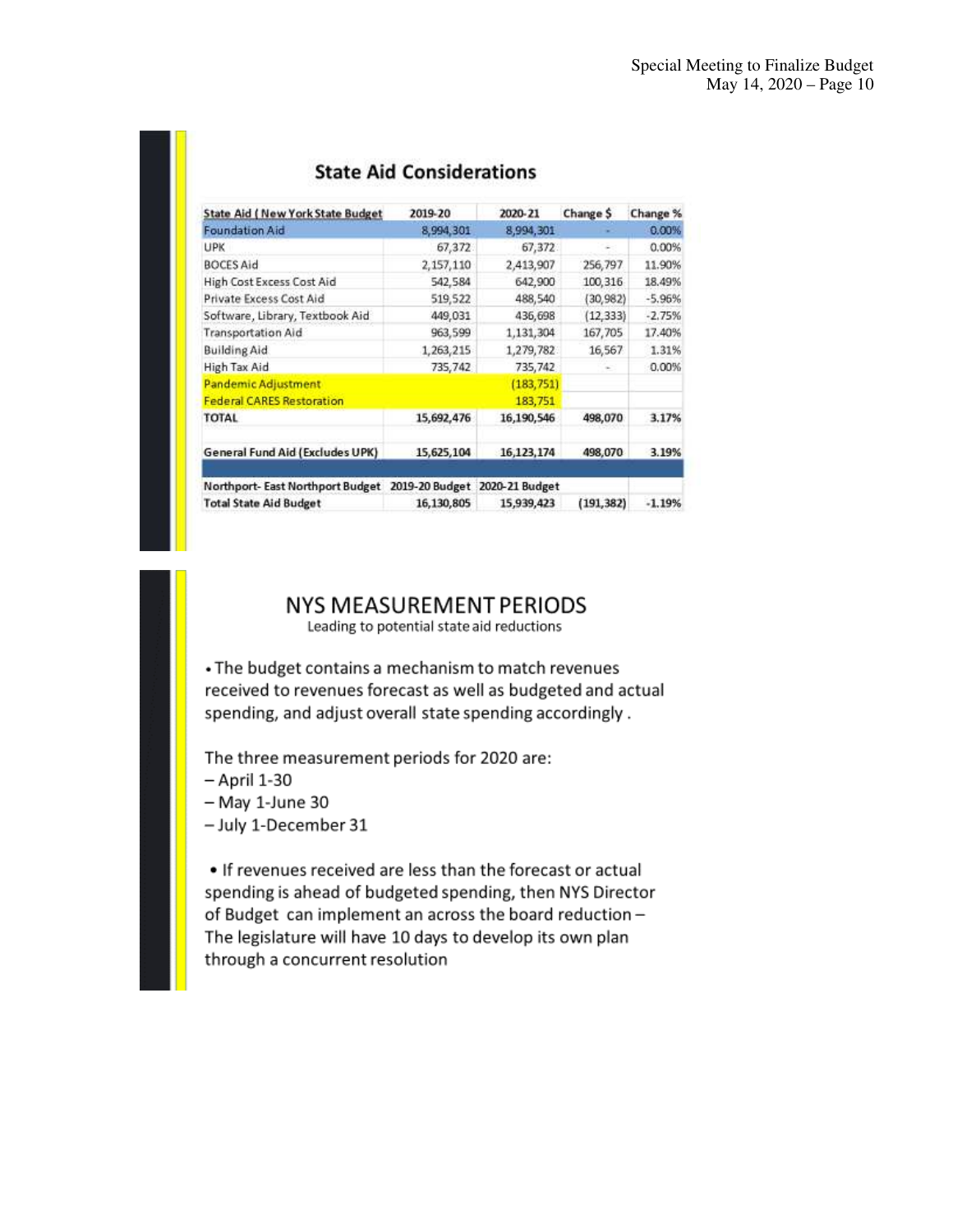Expenditures to be deferred to address potential state aid cuts during 20-21 school year

Plan to cover a 20% reduction in Foundation Aid:

| <b>Transfer to Capital</b>                      | \$616,750   |
|-------------------------------------------------|-------------|
| 10% Materials & Supplies + Equipment            | \$325,000   |
| School Bus purchase (1)                         | \$125,000   |
| Transportation Truck (1)                        | \$50,000    |
| Security Technology Infrastructure Upgrades     | \$350,000   |
| Delay PD/Conferences/Mentoring                  | \$68,000    |
| Additional 10% Materials & Supplies + Equipment | \$325,000   |
| <b>Total Deferred</b>                           | \$1,859,750 |

### Possible expenditure reductions during the year- Worst case scenario:

Eliminate late bus runs

**Eliminate/Reduce Field Trips** 

Reduce Athletic opportunities ( # of games, teams, coaches)

Discuss bargaining unit concessions, if necessary

Reduce FTE during the year, if necessary

Consider further Fund Balance & Reserves appropriation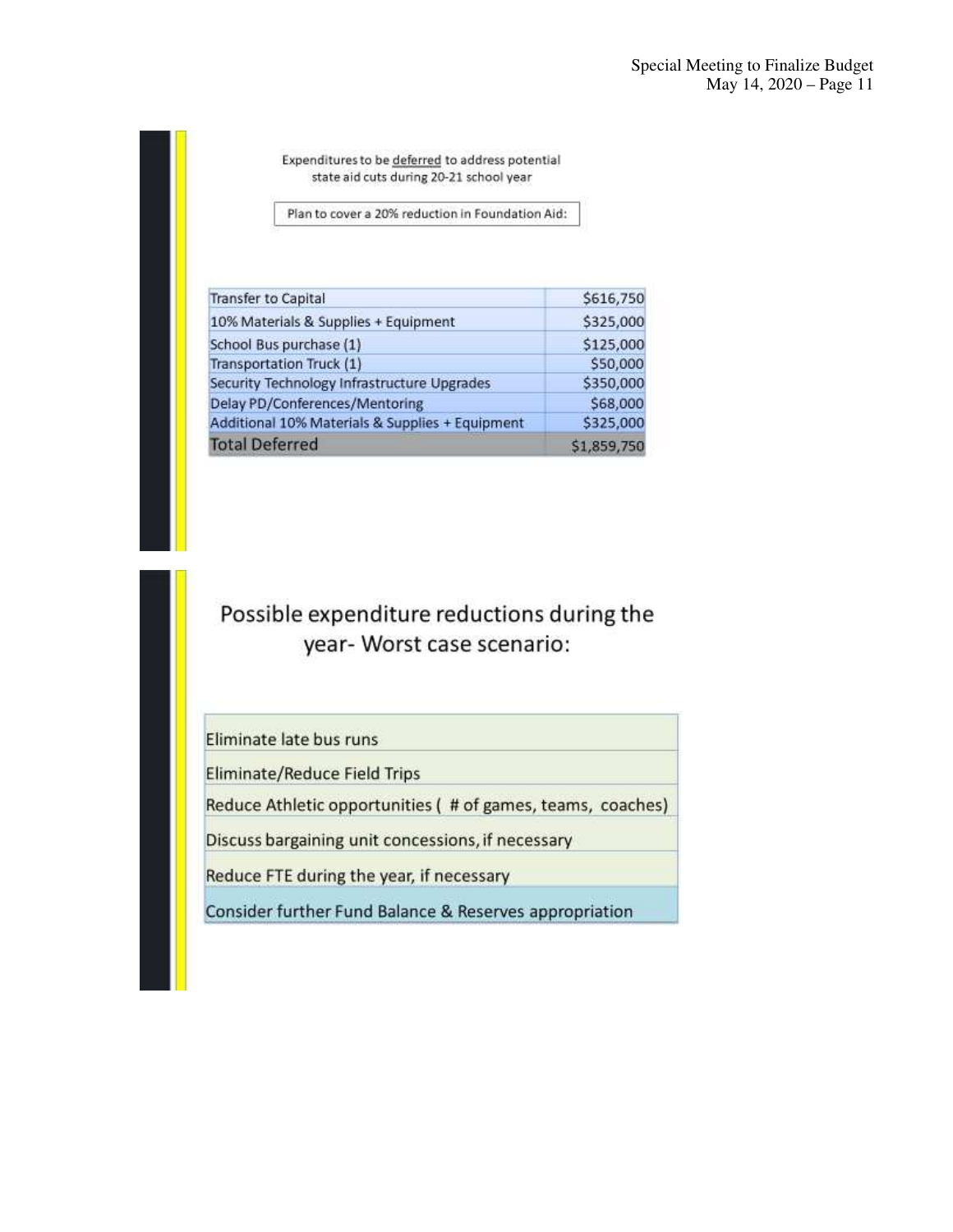## **RESERVES & FUND BALANCE**

|                                            | Current<br>Balance | Reserve<br>Plan<br>Maximum | <b>Current Year</b><br>Funding | Permissable Not To Exceed Funding<br><b>Resolution</b> | Priority         |
|--------------------------------------------|--------------------|----------------------------|--------------------------------|--------------------------------------------------------|------------------|
| <b>Reserves</b>                            | 4/1/2020           | 6/30/2020                  | 6/30/2020                      |                                                        |                  |
| Workers' Compensation Reserve Fund         | 2,497,332          | 4,857,812                  | 2,360,480                      |                                                        | 500,000 Moderate |
| Unemployment Insurance Reserve Fund        | 820,922            | 138,600                    | (682,322)                      |                                                        |                  |
| Retirement Contribution Reserve Fund (ERS) | 2,581,999          | 7,441,536                  | 4,859,537                      | 1,500,000 High                                         |                  |
| Retirement Contribution Reserve Fund (TRS) | 800,000            | 2,200,047                  | 1,400,047                      | <b><i>EXECUTIVE CARDS</i></b>                          | <b>Merk High</b> |
| <b>FBALR</b>                               | 2,942,231          | 6,181,688                  | 3,239,457                      |                                                        |                  |
| Insurance Reserve Fund                     | 50.564             | 50,564                     |                                |                                                        |                  |
| 2008 Capital Reserve Fund                  |                    |                            |                                |                                                        |                  |
| 2012 Capital Reserve Fund                  | 528,812            | 2,028,812                  | 1,500,000                      | 1,500,000 High                                         |                  |
| 2018 Capital Reserve Fund                  | 1,142,255          | 3.142.255                  | 2,000,000                      | 2,000,000 High                                         |                  |
| <b>Total Reserves</b>                      | 11,364,115         | 26,041,314                 | 14,677,199                     | 6,900,047                                              |                  |
| <b>Fund Balances</b>                       | Current            | Budgeted                   | \$ Change                      |                                                        |                  |
| Assigned Fund Balance                      | 2,375,000          | 4,391,473                  | 2,016.473                      |                                                        |                  |
| Unnassigned Fund Balance                   | 6,843,106          | 6,910,110                  | 67.004                         |                                                        |                  |
| <b>Total Fund Balance</b>                  | 9,218,106          | 11, 301, 583               | 2,083,477                      |                                                        |                  |
| <b>Total Fund Balance &amp; Reserves</b>   | 20,582,221         | 37, 342, 897               | 16,760,676                     |                                                        |                  |

Projecting a \$2,100,000-\$5,000,000 surplus from the 2019-2020 School Year. (Variability caused by many unknowns due to COVID-19)

## 2020-21 Surplus Strategy

Projecting a \$2,100,000-\$5,000,000 surplus from the 2019-2020 School Year. (Variability caused by many unknowns due to COVID-19)

|                                    |    | Low Estimate |    | <b>High Estimate</b> |
|------------------------------------|----|--------------|----|----------------------|
| 2019-20 Surplus                    |    | \$2,100,000  | S. | 5,000,000            |
| Additional Assigned Fund Balance   |    | \$2,016,473  | S  | 2,016,473            |
| Additional Unnasigned Fund Balance | Ŝ  | 67.004       | s  | 67,004               |
| Amount available for reserves      | \$ | 16.523       | Ŝ  | 2,916,523            |
| <b>Reserves</b>                    |    |              |    |                      |
| Priority #1 TRS Reserve            | Ś. | 16,523       | Ś  | 1,400,047            |
| Priority #2 Capital Reserves       |    |              | S. | 1,516,476            |
| <b>Total Reserves Funded</b>       | \$ | 16,523       | s  | 2,916,523            |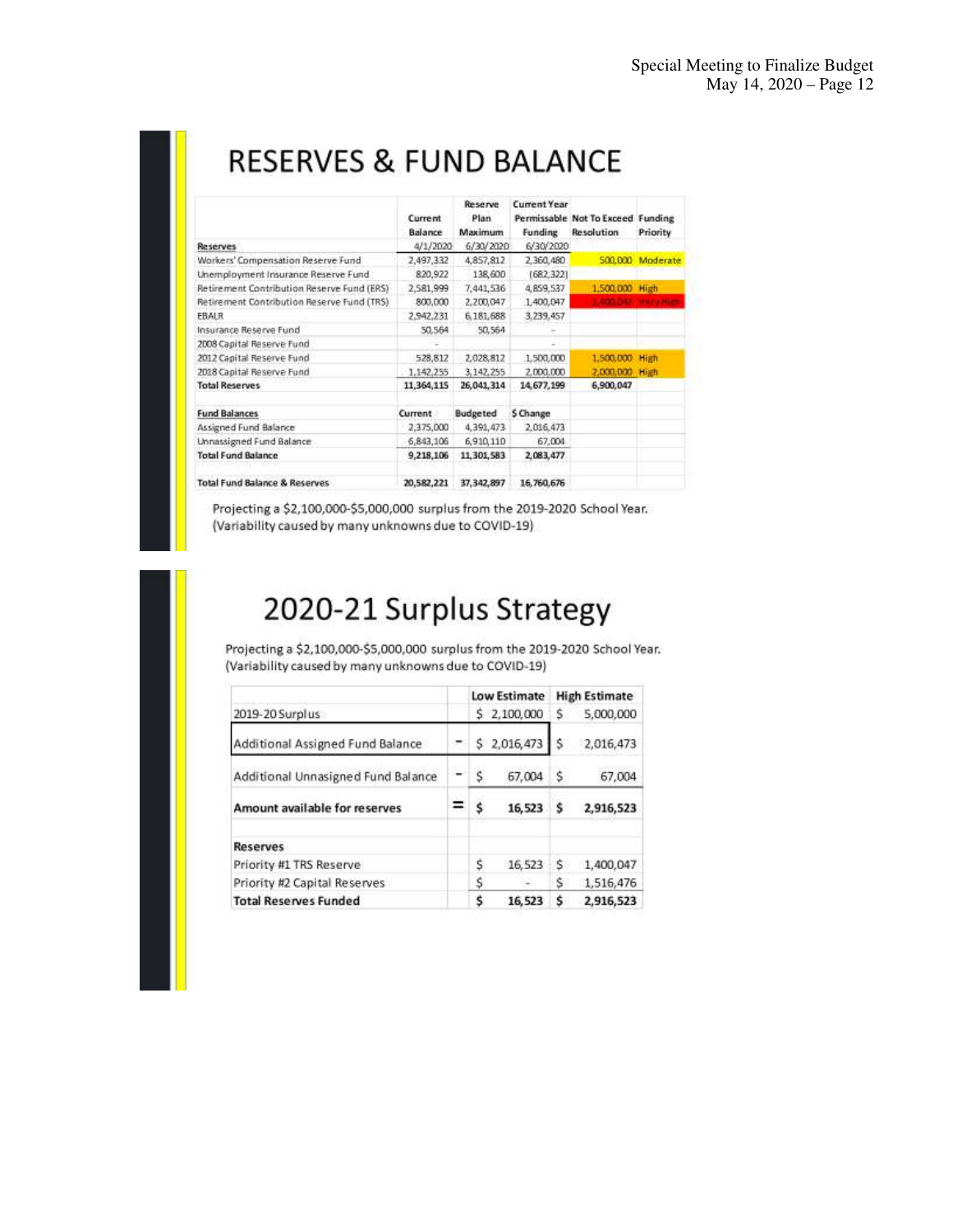

Rate for 2020-21 Rate= 9.53%

### TRS- POTENTIAL IMPACT TO BUDGET- Future Years

| <b>TRS Rate Increase</b> | \$ Increase  |  |
|--------------------------|--------------|--|
| 1%                       | 732,732.49   |  |
| 2%                       | 1,465,464.98 |  |
| 3%                       | 2,198,197.47 |  |
| 4%                       | 2,930,929.96 |  |
| 5%                       | 3,663,662.45 |  |
| 6%                       | 4,396,394.94 |  |
| 7%                       | 5,129,127.43 |  |
| 8%                       | 5,861,859.92 |  |
| 9%                       | 6,594,592.41 |  |
| 10%                      | 7,327,324.90 |  |
|                          |              |  |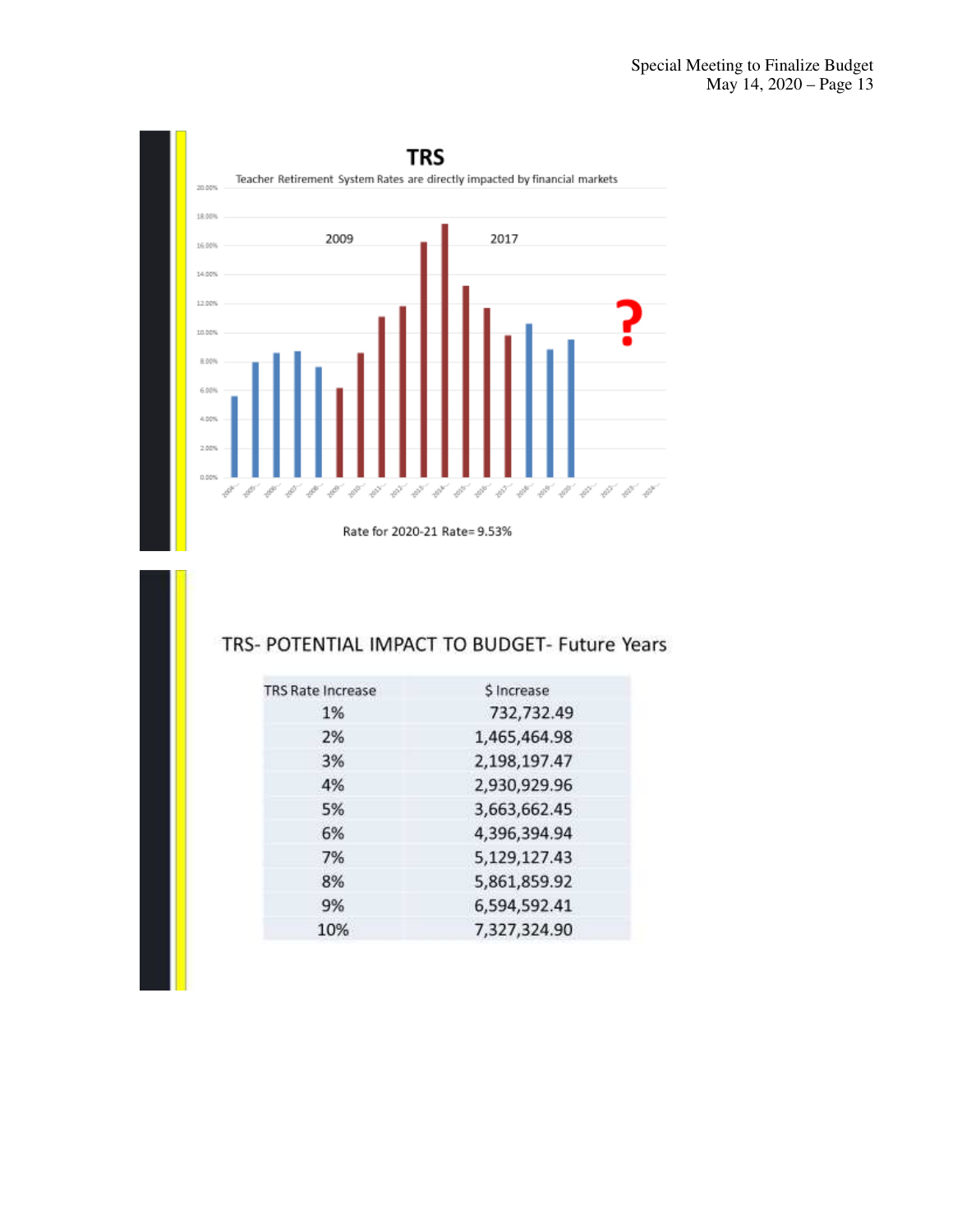### Financial Planning-Projected Impact on Fund Balance & Reserves

Status Quo

|                                             | 2020-21<br>Proposed<br><b>Budget</b> | 2021-22<br>Projected | 2022-23<br>Projected         | 2023-24<br>Projected | 2024-25<br>Projected                         | 2025-26<br>Projected |
|---------------------------------------------|--------------------------------------|----------------------|------------------------------|----------------------|----------------------------------------------|----------------------|
| Levy Increase                               | 0%                                   | 1.50%                | 1.50%                        | 1.50%                | 1.50%                                        | 1.50%                |
| <b>Expenses</b>                             | \$172,752,760                        | \$179,014,603        | \$184,314,199                |                      | \$190,021,618 \$195,954,044                  | \$202,077,324        |
| Revenue                                     | \$168,024,565                        | \$170,291,377        |                              |                      | \$172,693,100 \$175,130,260 \$177,603,387    | \$180,113,021        |
| Surplus/Deficit                             | (4,728,195)                          |                      | $(8,723,226)$ $(11,621,099)$ | (14,891,359)         | (18, 350, 657)                               | [21,964,303]         |
| <b>Beginning fund</b><br>Balance            | \$24,582,221                         | 519,854,026          | \$11,130,800                 | (5490,299)           | (515, 381, 657)                              | (533, 732, 314)      |
| Reserves &<br><b>Fund Balance</b><br>Needed | (54, 728, 195)                       | (58, 723, 226)       |                              |                      | (\$11,621,099) (\$14,891,359) (\$18,350,657) | (521, 964, 303)      |
| <b>Ending Fund</b><br>balance               | \$19,854,026                         | \$11,130,800         | (5490, 299)                  |                      | $(515, 381, 657)$ $(533, 732, 314)$          | (555, 696, 617)      |

#### Financial Planning-Projected Impact on Fund Balance & Reserves

#### Includes Estimated Budget Savings from Retirements and Future Study Implementation in 2021-22

|                                             | 2020-21<br>Proposed<br><b>Budget</b> | 2021-22<br>Projected | 2022-23<br>Projected                      | 2023-24<br>Projected | 2024-25<br>Projected        | 2025-26<br>Projected |
|---------------------------------------------|--------------------------------------|----------------------|-------------------------------------------|----------------------|-----------------------------|----------------------|
| Levy Increase                               | 0%                                   | 1.50%                | 1.50%                                     | 1.50%                | 1.50%                       | 1.50%                |
| Expenses                                    |                                      |                      | \$172,752,760 \$172,870,603 \$178,022,743 |                      | \$183,579,168 \$189,356,974 | \$195,321,925        |
| Revenue                                     |                                      |                      | \$168,024,565 \$170,291,377 \$172,693,100 | \$175,130,260        | \$177,603,387               | \$180,113,021        |
| Surplus/Deficit                             | (S4, 728, 195)                       | (S2, 579, 226)       | (55, 329, 643)                            | (58, 448, 908)       | (S11,753,587)               | (S15, 208, 903)      |
| <b>Beginning fund</b><br><b>Balance</b>     | \$24,582,221                         | \$19,854,026         | 517,274,800                               | \$11,945,157         | \$3,496,250                 | (58, 257, 338)       |
| Reserves &<br><b>Fund Balance</b><br>Needed | (54, 728, 195)                       | (52, 579, 226)       | (55, 329, 643)                            | (58, 448, 908)       | (S11, 753, 587)             | (515, 208, 903)      |
| <b>Ending Fund</b><br>balance               | \$19,854,026                         | \$17,274,800         | \$11,945,157                              | \$3,496,250          | (58, 257, 338)              | (S23, 466, 241)      |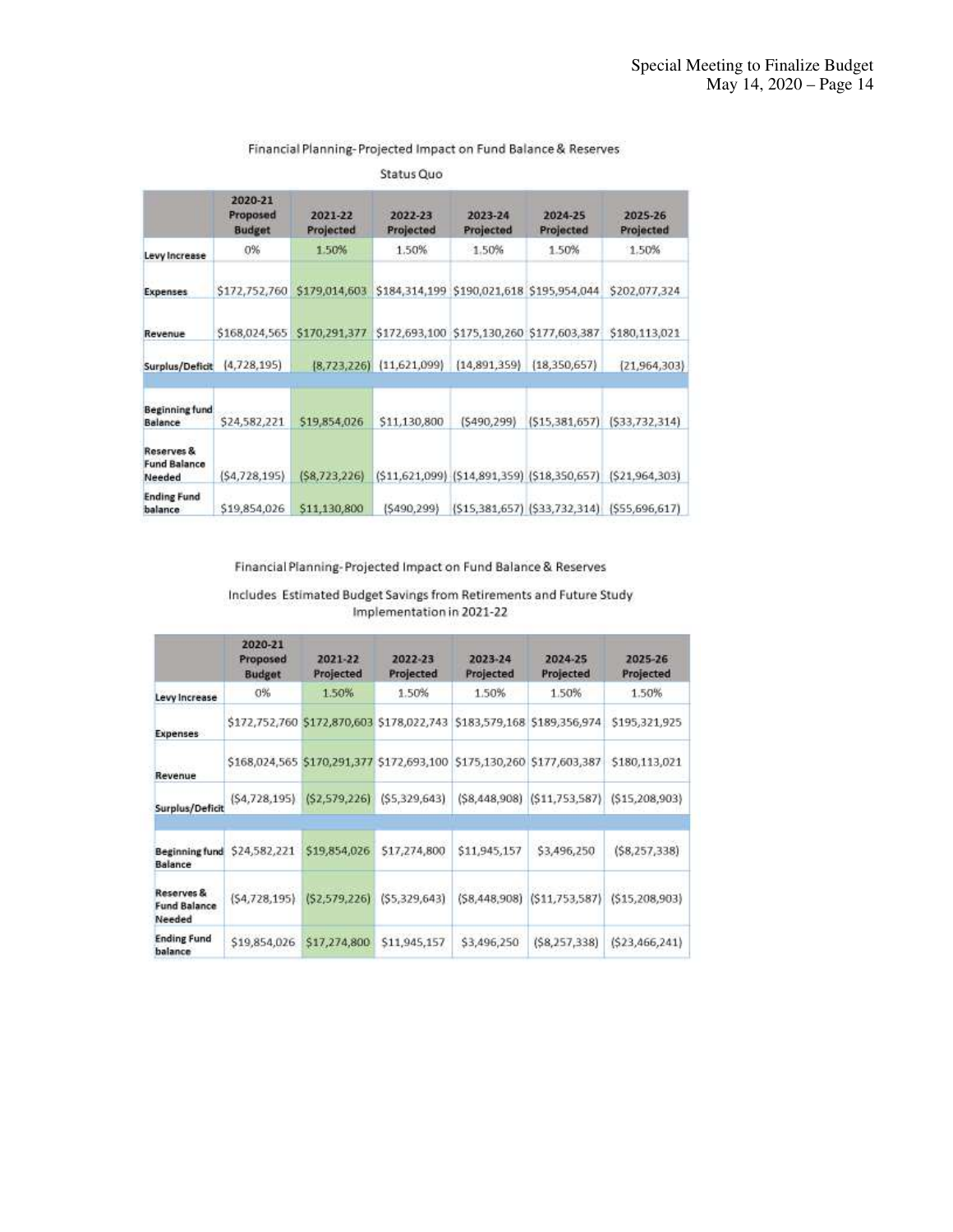

#### Financial Planning-Projected Impact on Fund Balance & Reserves



Stabilized use of Fund Balance & Reserves

 $2015$  for  $52$  maps:  $2016$  TP maps:  $2017$  maps:  $2018$  maps:  $2018$  maps:  $2020$  maps:  $2011$  maps:  $2016$  maps: 2022-23-Proj.<br>Budget 2123-24 Proj 2024-25 Proj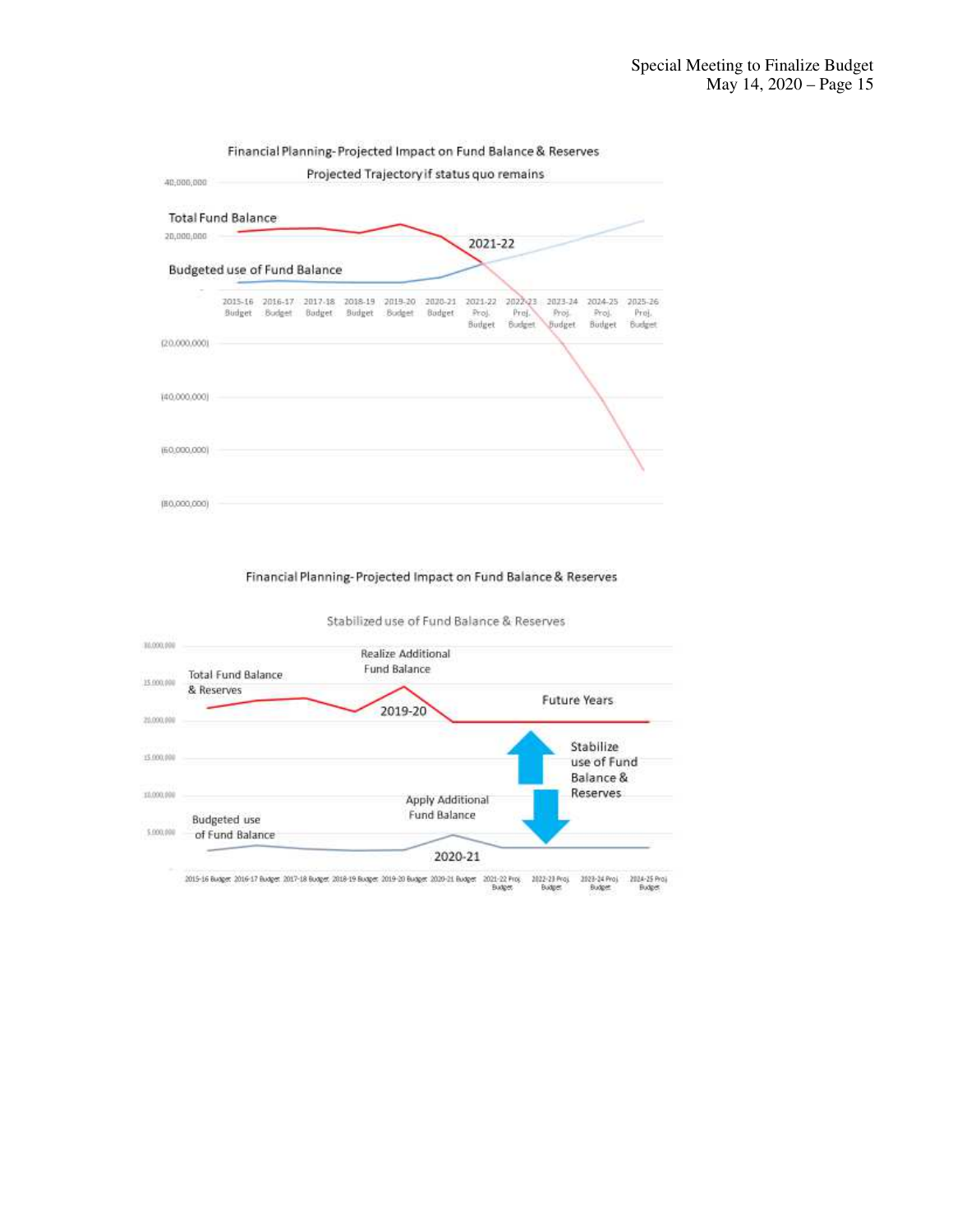## **Contingent Budget**

- The tax levy can be no greater than the prior year actual tax levy. No increase in the tax levy is permitted.
- The District must adhere to the contingent budget administrative cap.
- All non-contingent expenditure items must be removed from a contingent budget.
- Examples of non-contingent expenses include, but are not limited to, capital projects, most equipment and school bus purchases.

| The Budget Plan:                                        | Vision:                                            |                                                                                                                                                                              |  |  |
|---------------------------------------------------------|----------------------------------------------------|------------------------------------------------------------------------------------------------------------------------------------------------------------------------------|--|--|
| Aligns with District's Mission<br>Vision, Core Beliefs  | Excellence                                         | Core values & beliefs:<br>• Students are our first<br>priority.<br>Everyone can learn and<br>grow.<br>Students, families, staff and<br>community are essential<br>partners.  |  |  |
| <b>Maintains ALL Instructional K-12</b>                 | in all areas<br>without                            |                                                                                                                                                                              |  |  |
| Programs                                                | exception.                                         | We collaborate in a spirit of<br>trust to make thoughtful<br>and informed decisions.<br>We value creativity and                                                              |  |  |
| Responsive to financial realities<br>caused by pandemic | Mission:<br>Educate, inspire<br>and empower        | innovation.<br>We challenge and support<br>the whole child<br>• We embrace the uniqueness<br>of every student.<br>We treat everyone with<br>dignity, empathy and<br>respect. |  |  |
| Includes plan to account for loss in<br>state aid       | all students to<br>pursue their<br>aspirations and |                                                                                                                                                                              |  |  |
| <b>Accounts for declining enrollment</b>                | contribute as<br>responsible<br>members of         | We provide a safe, secure<br>and supportive<br>environment.<br>We use district resources<br>effectively and responsibly.                                                     |  |  |
| <b>Considers financials beyond 20-21</b>                | society.                                           |                                                                                                                                                                              |  |  |

### **Budgeting Process:**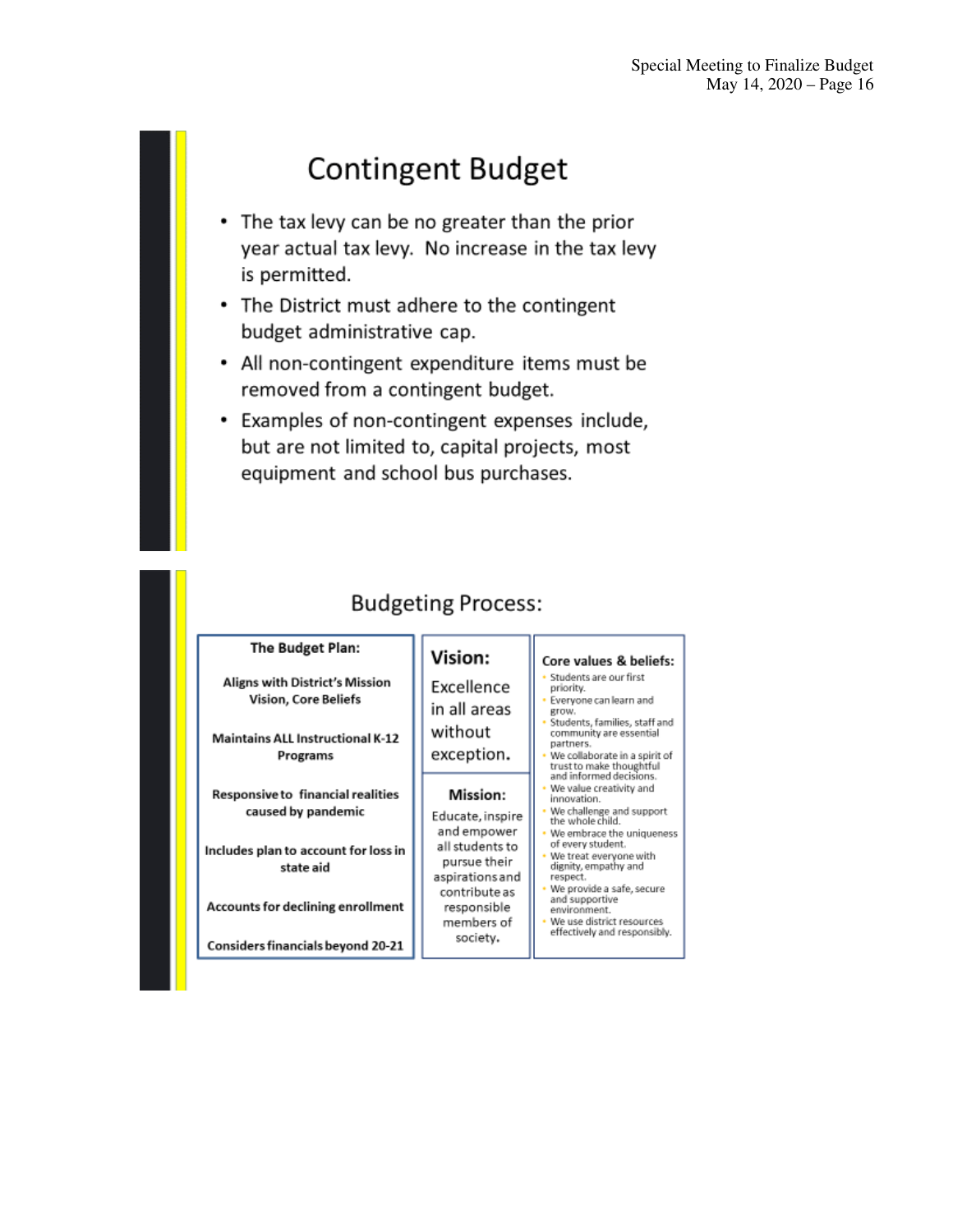

There was a discussion regarding the reinstatement of the High School Assistant Principal position, transportation providers, staffing and contingent positions, concerns about the 0% tax levy and future implications, funding reserves, and provisions for summer school.

### **7. COMMUNICATIONS RECEIVED REGARDING THE 2020-2021 PROPOSED BUDGET**

Information: 7.01 Communications received regarding the proposed 2020-2021 budget

There were no communications received regarding the proposed 2020-2021 budget.

### **8. SEQRA RESOLUTION AND FINALIZATION OF PROPOSITIONS**

Action: 8.01 SEQRA Resolution

Recommendation to approve the following SEQRA resolution:

"WHEREAS, the Board of Education of the Northport-East Northport Union Free School District desires to embark upon the following capital improvement project: District Wide Bathroom Reconstruction (hereinafter referred to as the "Project");

WHEREAS, said capital improvements are subject to classification under the State Environmental Quality Review Act (SEQRA); and

WHEREAS, maintenance or repair involving no substantial changes in an existing structure or facility are classified as Type II Actions under the current Department of Environmental Conservation SEQR Regulations (Section 6 NYCRR 617.5 (c)(1)); and

WHEREAS, replacement, rehabilitation or reconstruction of a structure or a facility, in kind, on the same site, including upgrading buildings to meet building or fire codes, unless such action meets or exceeds any of the thresholds in section 617.4 are classified as Type II Actions under the current Department of Environmental Conservation SEQR Regulations (Section 6 NYCRR 617.5 (c)(2); and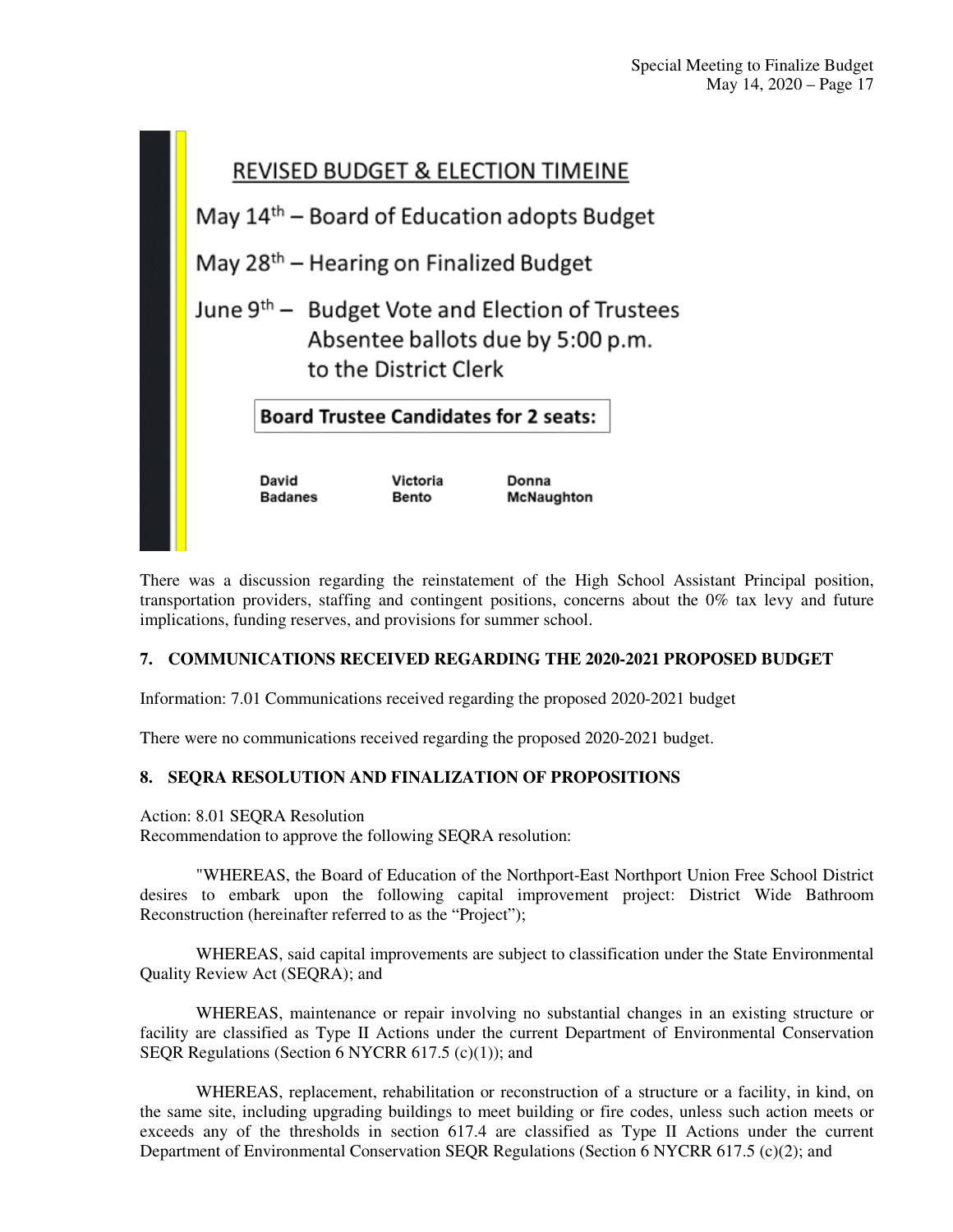WHEREAS, the SEQR Regulations declare Type II Actions to be actions that have no significant impact on the environment and require no further review under SEQR; and

WHEREAS, the Board of Education, as the only involved agency, has examined all information related to the capital improvement projects and has determined that the Projects are classified as Type II Actions pursuant to Section  $617.5(c)(1)$  and (2) of the SEOR Regulations;

NOW, THEREFORE, BE IT RESOLVED, that the Board of Education hereby declares itself lead agency in connection with the requirements of the State Environmental Quality Review Act; and

BE IT FURTHER RESOLVED, that the Board of Education hereby declares that the Projects are Type II Actions, which require no further review under SEQR; and

BE IT FURTHER RESOLVED, that the Board of Education hereby shall forward an official copy of this Resolution to the New York State Education Department together with a copy of the correspondence from the New York State Office of Parks, Recreation and Historic Preservation in connection with its request for approval of the listed project from the New York State Education Department."

Motion by David Badanes, second by Allison C Noonan. Final Resolution: Motion Passes Yes: David Badanes, Victoria Buscareno, Larry Licopoli, Thomas Loughran, Donna McNaughton, Allison C Noonan, David Stein

Action: 8.02 Finalize Proposition #1 Recommendation to approve the following resolution

"BE IT RESOLVED, that the Board of Education shall present to the qualified voters of the Northport-East Northport Union Free School District at a special meeting to be held on June 9, 2020 the following proposition as 'Proposition No. 1:

RESOLVED, that the Annual School District Budget for the 2020-2021 School Year in the amount of \$172,752,759 and the necessary taxes therefore be approved"

Motion by David Badanes, second by David Stein. Final Resolution: Motion Passes Yes: David Badanes, Victoria Buscareno, Larry Licopoli, Thomas Loughran, Donna McNaughton, Allison C Noonan, David Stein

### **9. SUPERINTENDENT'S REPORT, GENERAL - FOR BOARD ACTION**

Action: 9.01 Personnel Actions Report Recommendation to approve the attached Personnel Actions Report

Motion by David Badanes, second by Thomas Loughran.

Recommendation to sever the resolution to approve the Memorandum of Agreement on the Personnel Actions Report

Motion by David Badanes, second by Allison C Noonan. Final Resolution: Motion Passes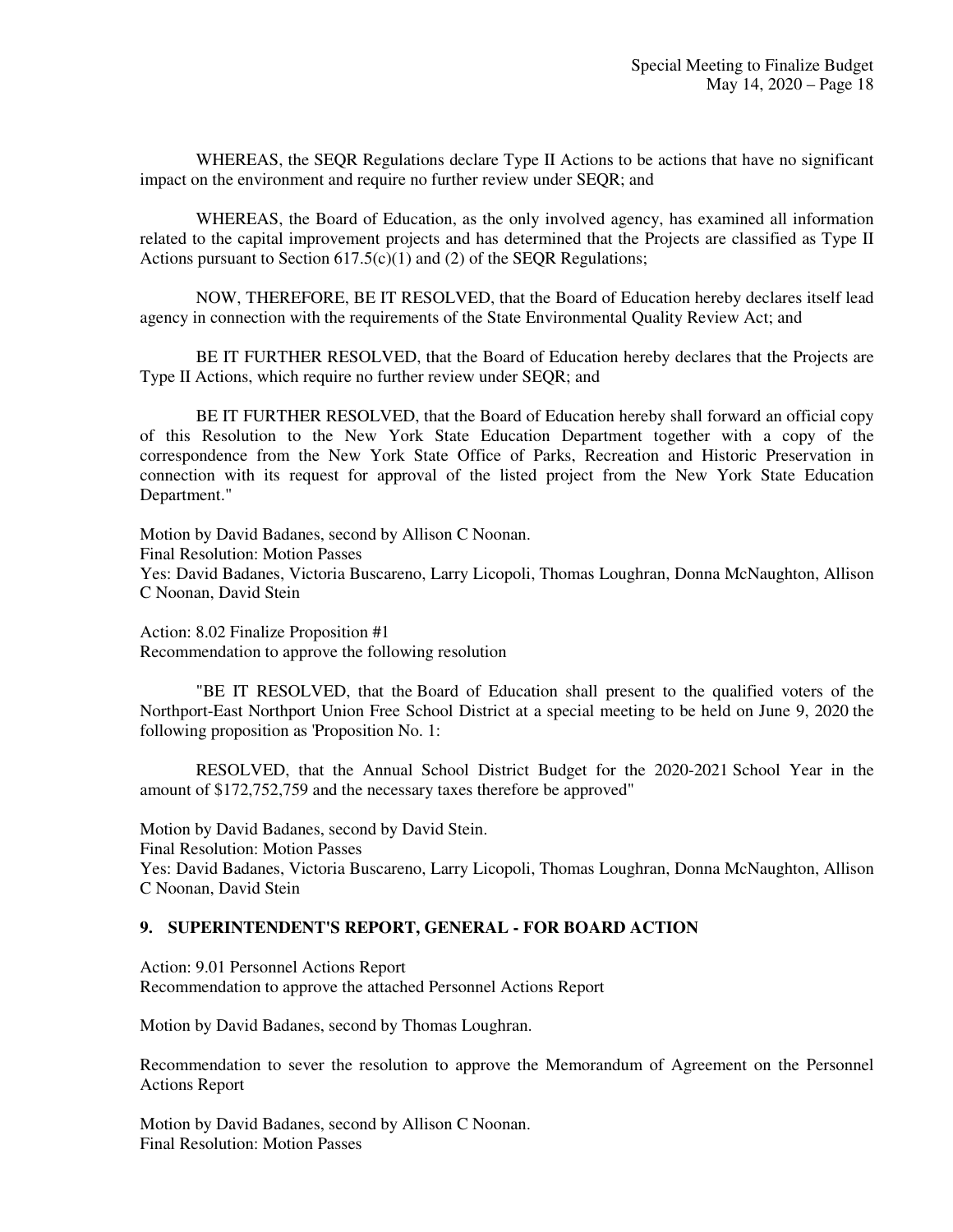Yes: David Badanes, Victoria Buscareno, Larry Licopoli, Thomas Loughran, Donna McNaughton, Allison C Noonan, David Stein

Recommendation to approve the Memorandum of Agreement on the Personnel Actions Report

Motion by Allison C Noonan, second by Larry Licopoli. Final Resolution: Motion Passes Yes: David Badanes, Victoria Buscareno, Larry Licopoli, Thomas Loughran, Donna McNaughton, Allison C Noonan, David Stein

Recommendation to sever the Execution of Agreement and the Abolition of Position on the Personnel Actions Report

Motion by Larry Licopoli, second by David Badanes. Final Resolution: Motion Passes Yes: David Badanes, Victoria Buscareno, Larry Licopoli, Thomas Loughran, Donna McNaughton, Allison C Noonan, David Stein

Recommendation to approve the Agreement with an employee on the Personnel Actions Report

Motion by David Badanes, second by Thomas Loughran. Final Resolution: Motion Passes Yes: David Badanes, Victoria Buscareno, Larry Licopoli, Thomas Loughran, Donna McNaughton, Allison C Noonan, David Stein

Recommendation to approve the Abolition of Position of Assistant Superintendent for Student Services, Technology and Assessment on the Personnel Actions Report

Motion by David Badanes, second by Thomas Loughran. Final Resolution: Motion Passes Yes: David Badanes, Victoria Buscareno, Larry Licopoli, Thomas Loughran, Donna McNaughton, David **Stein** No: Allison C Noonan

### **10. SUPERINTENDENT'S REPORT, FINANCIAL - FOR BOARD ACTION**

Action: 10.01 BIDS Recommendation to take specified action on the following BIDS:

EDUCATIONAL 10.01.1 AWARD: Bid #20-300C - 2017-2018 Capital Improvements and 2017 Bond Phase III

Motion by David Badanes, second by Larry Licopoli. Final Resolution: Motion Passes Yes: David Badanes, Victoria Buscareno, Larry Licopoli, Thomas Loughran, Donna McNaughton, Allison C Noonan, David Stein

### **11. SUPERINTENDENT'S UPDATE - FOR INFORMATION ONLY**

Information: 11.01 Ocean Avenue Roof - Status of NYSIR Claim

Ocean Avenue Roof- Insurance claim

• Roof Failure observed in one classroom in May of 2019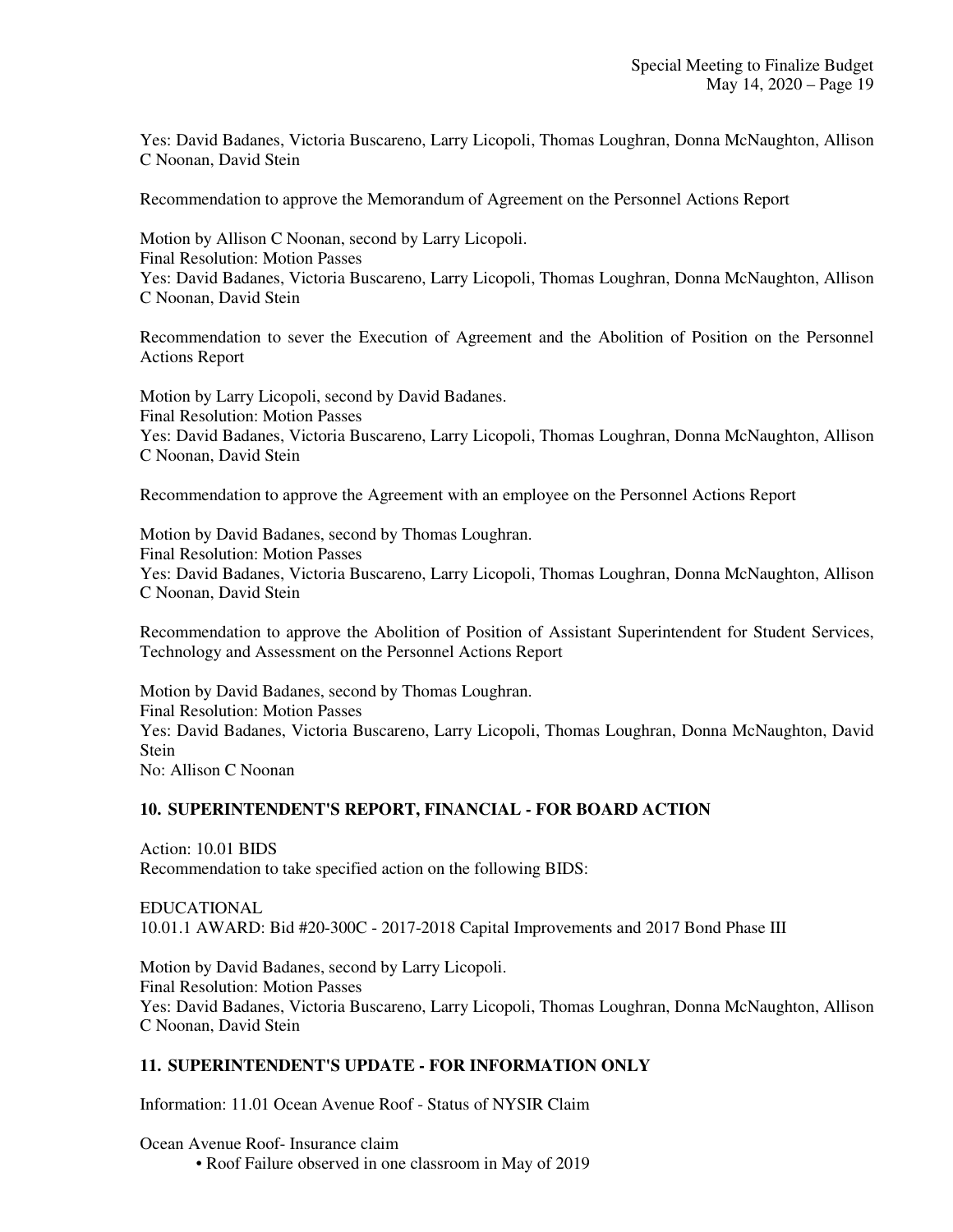• Complete roof replacement with metal trusses

- Construction July- December 2019
- Students in B Wing moved to Norwood: September through December 2019
- Students Reoccupied January 2020
- Claim submitted immediately to our insurance company
	- NYSIR has not formally accepted our claim for payment
	- We have had multiple engineers state that the loss should be covered by insurance.
	- Our insurance company's is currently reviewing our engineers report and will make a determination in the near future
- Total cost of the project

 $-$  \$4,264,923

Information: 11.02 Summer Construction Work

### Bond Construction

#### Bathrooms:

Fifth Avenue multi-stall bathrooms & NHS Commons

Reduce footprint

Add storage

Project to be completed by district Maintenance personnel

Site work:

High School and East Northport Middle School Parking lots Sidewalks Curbs & Drainage Bollards (HS)

Information: 11.03 Distance Learning Plan Update

### Devices and Support

- 1. All students in grades 6-12 have a Chromebook
- 2. Students in grades K-5 are able to borrow a device
- 3. Process established for distributing Chromebooks to families (374)
- 4. Technical support process was established; can request via website link
- 5. Technicians are onsite every Tuesday and Thursday to swap/distribute devices and Wednesday to inventory and repair devices
- 6. WiFi service is available for all District Chromebooks; they will connect to any available Optimum hotspots if family does not have service

### Elementary Instructional Overview

Daily scheduled instruction:

- o Combination of synchronous and asynchronous learning (most teachers integrate live instruction during week).
- o Direct instruction, morning meeting, support classwork and technology, reinforce skills and SEL
- o Small group instruction

o One lesson a day in one of the following: Reading, Writing, Match, Social Studies/Science Overview of the week:

o All K-5 students receive a Monday email outlining the work of the week across content areas

Technology applications: Introduce new content and maintain student engagement Choice Boards: Provide students with options for applying and extending their learning.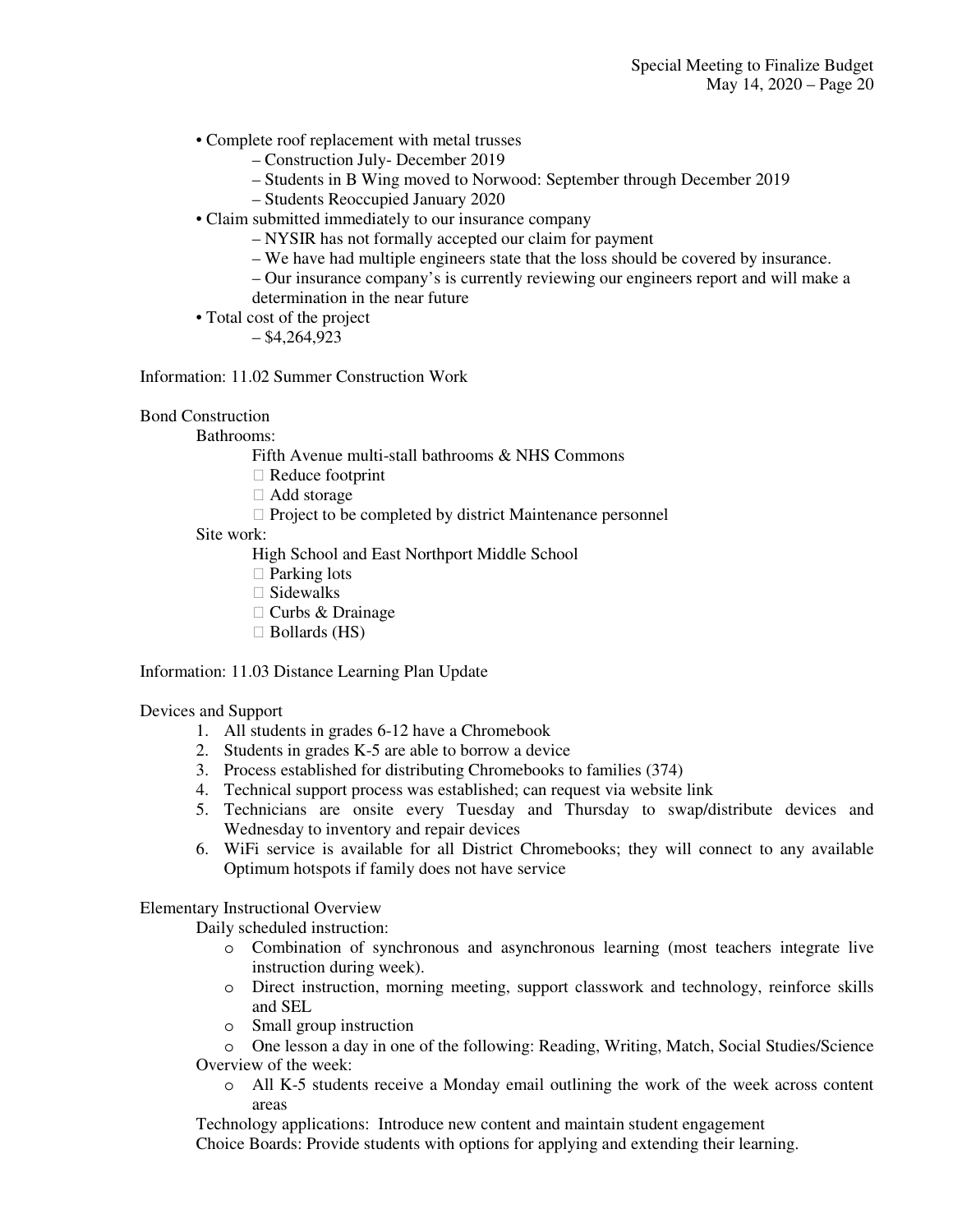Report Cards: Using a narrative to encompass the student's growth and progress over the whole year.

#### Secondary Instructional Overview

| Mirrors our secondary schedules (period by period) and provides a                                                                  |  |  |  |  |
|------------------------------------------------------------------------------------------------------------------------------------|--|--|--|--|
| structure to minimize potential scheduling conflicts.                                                                              |  |  |  |  |
| Adjusted to maintain focus on the most essential curriculum standards                                                              |  |  |  |  |
| during remove learning.                                                                                                            |  |  |  |  |
| Includes synchronous and asynchronous learning                                                                                     |  |  |  |  |
| Google Suite and various platforms to engage students                                                                              |  |  |  |  |
| Focus on engaging students while also being mindful of the<br>challenges/hold students harmless for the remove instruction period. |  |  |  |  |
|                                                                                                                                    |  |  |  |  |

### Professional Collaboration to Support Student Learning

Regularly Scheduled Meeting to Connect and Share:

- o Elementary building level meetings
- o District-wide grade level meetings
- o Department and faculty meetings

Shared resources and materials:

- o District-wide grade level and department shared folders
- Ongoing Professional Learning
	- o Technology trainings facilitated by ITRTs
	- o Weekly course offerings through WS BOCES
	- o Numerous webinar and online offerings

School counselors and social workers are:

- o Using the Google Suite to provide mandated counseling services.
- o Providing outreach, support, and follow-up to families experiencing hardships.
- o Providing a variety of social-emotional learning tools and strategies that focus on selfawareness and self-management skills.

High school counselors have:

o Created a virtual platform for students to explore post-secondary planning.

System for supporting those who are struggling to engage

- o System for tracking and reporting attendance/engagement concerns (teacher, counselor, administrator)
- o Created district-wide student email addresses for all students
- o Providing letters to families in their preferred language
- o Using Propio translation services to make phone calls
- o Communicating with students using Remind, GoGuardian, Google meets
- o ENL Teachers supporting our teachers, English language learners and parents

Planning Ahead:

- o Graduation and Moving Up, Prom, Awards
- o Planning for Teaching and Learning Using survey results and guidelines for school in the fall – Administrators will work with stakeholder groups to generate instruction plan options for 2020-2021
- o Summer School Programming? BOCES is developing a series of options based on guidance from NYS. Our ESY program, AIS program, Arts, and other programming are still on hold until further notice.
- o 2,986 Grab n Go breakfast and lunches have been provided by 37 food service employees.